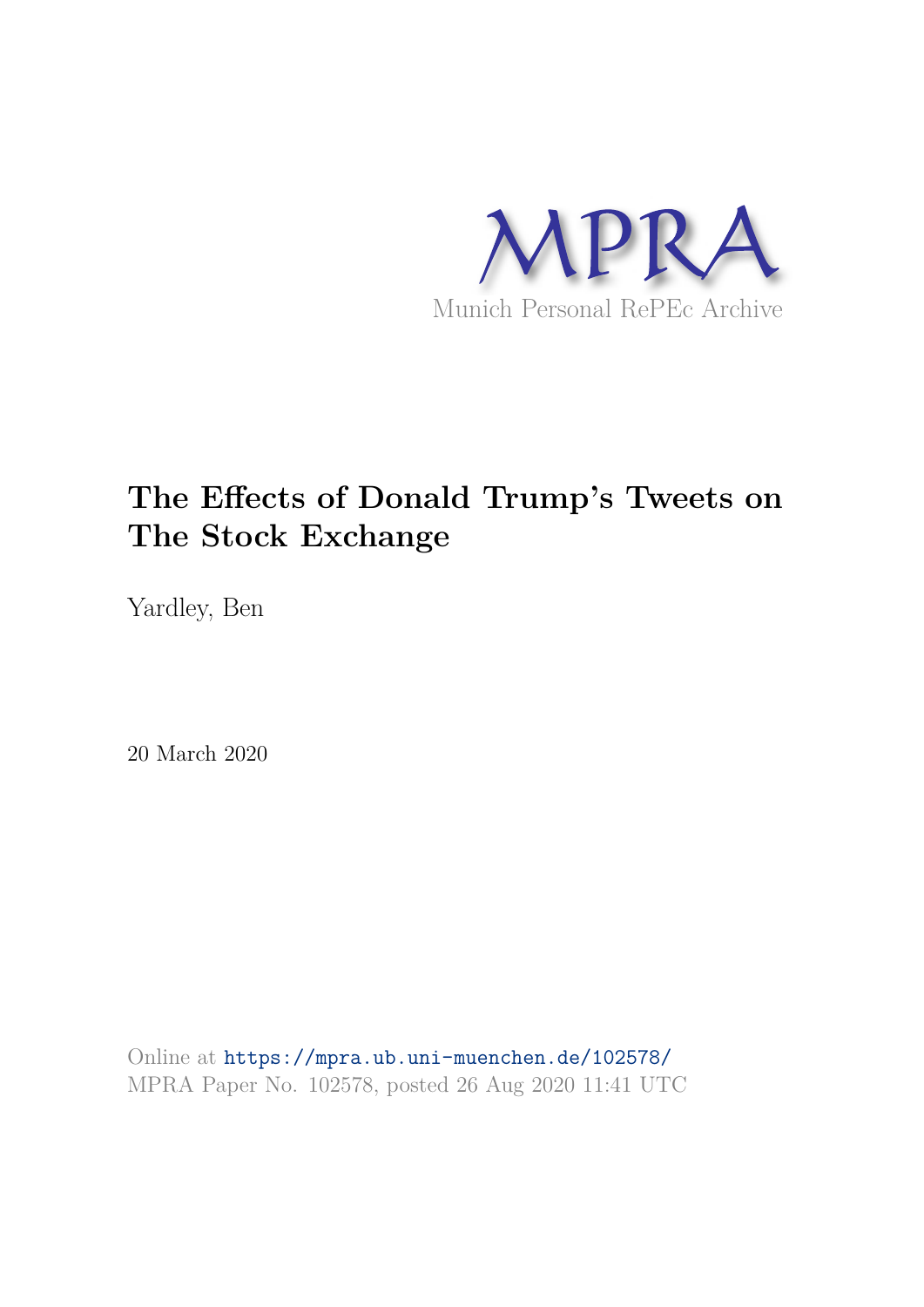# **Dissertation**

## The Effects of Donald Trump's Tweets on The Stock Exchange

Ben Yardley - 16008349 20th March 2020 BSc (Hons) Economics **Word Count: 8201** 

This dissertation is submitted in part fulfilment of the requirements of the BSc (HONS) Economics in the Department of Accounting, Finance and Economics at Manchester Metropolitan University.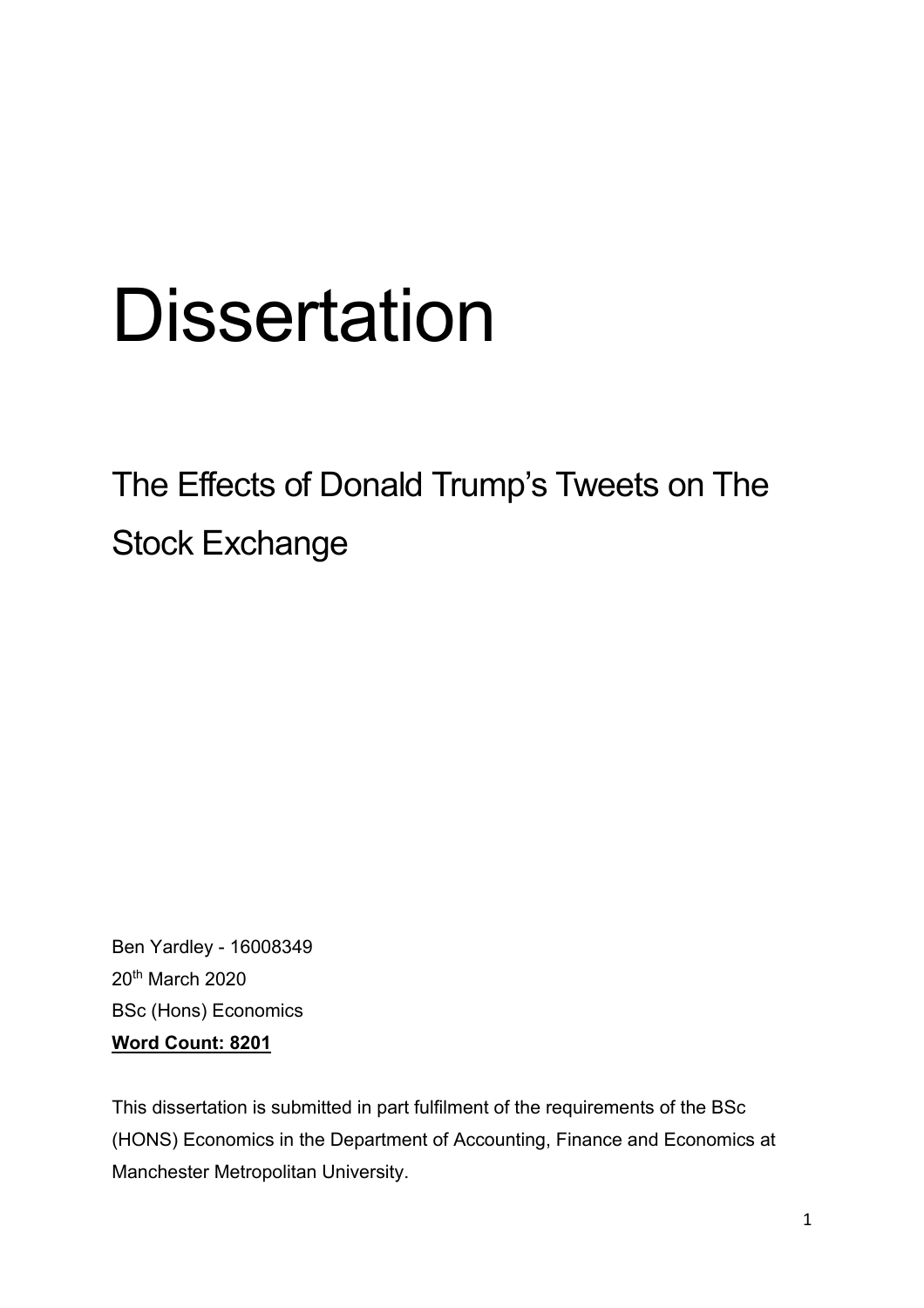## **DECLARATION/ COPYRIGHT:**

This dissertation is an original and authentic piece of work produced in fulfilment of my degree regulations. I have fully acknowledged and referenced all secondary sources. The dissertation has not been submitted in whole or part of assessment in another unit at this or any other university.

Signature: B Yardley

Date: 20/03/20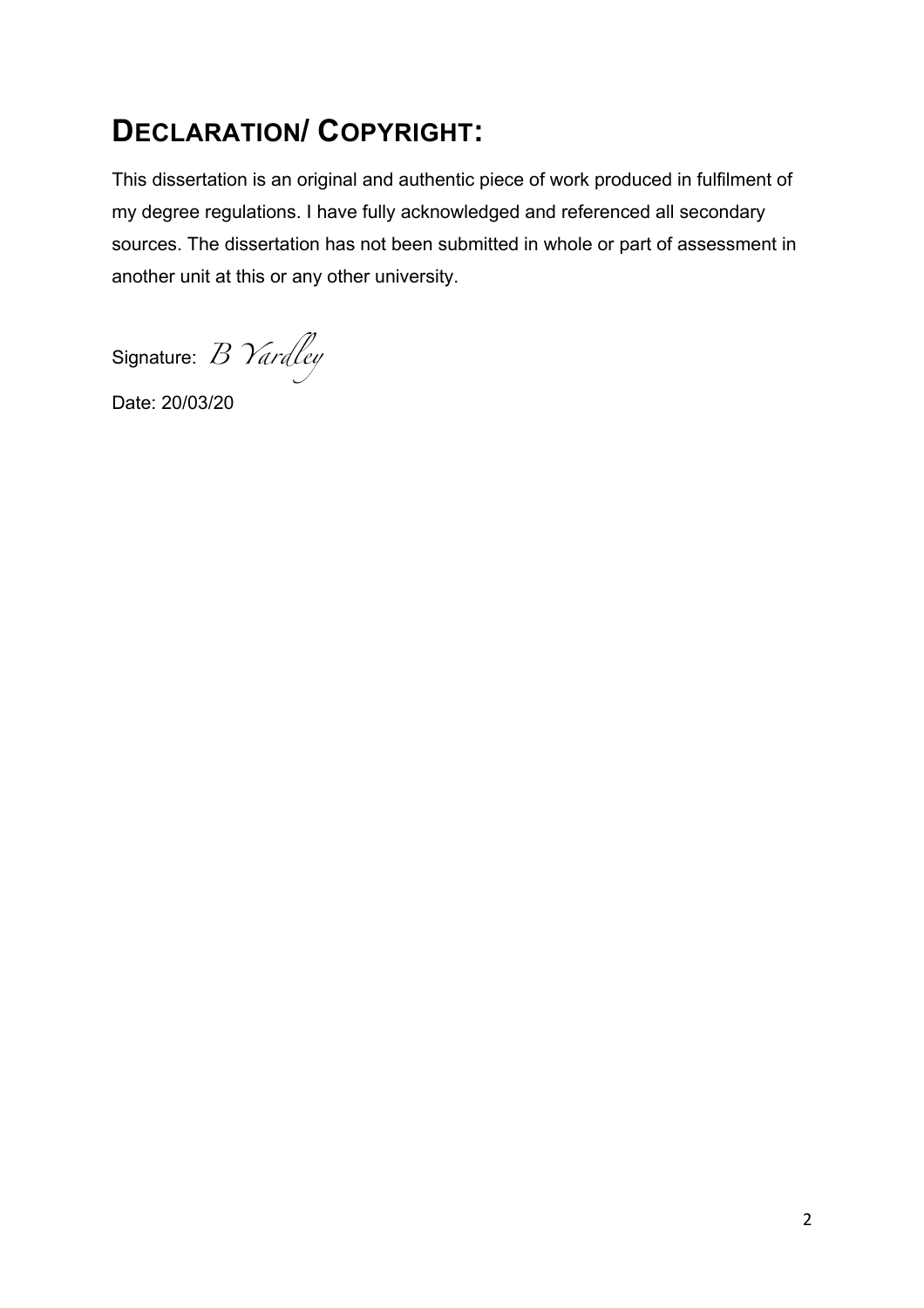## **ABSTRACT**

Donald Trump is a huge personality in a unique social, political and financial situation. Through twitter he is able to influence his following instantly with no regulation, often with large unforeseen repercussions.

The aim of this report is to identify Trump's company specific tweets, quantify the mood and feeling of the tweets through sentiment analysis and then investigate the correlation between this and the effect on the stock prices of these companies. This will be done through a regression of the sentiment and the returns of the company over serval time periods. Further investigation will the take place in order to analyse how neutrally classified tweets are impacted, as well as the effect of the number likes and retweets a tweet has on the stock price of a company.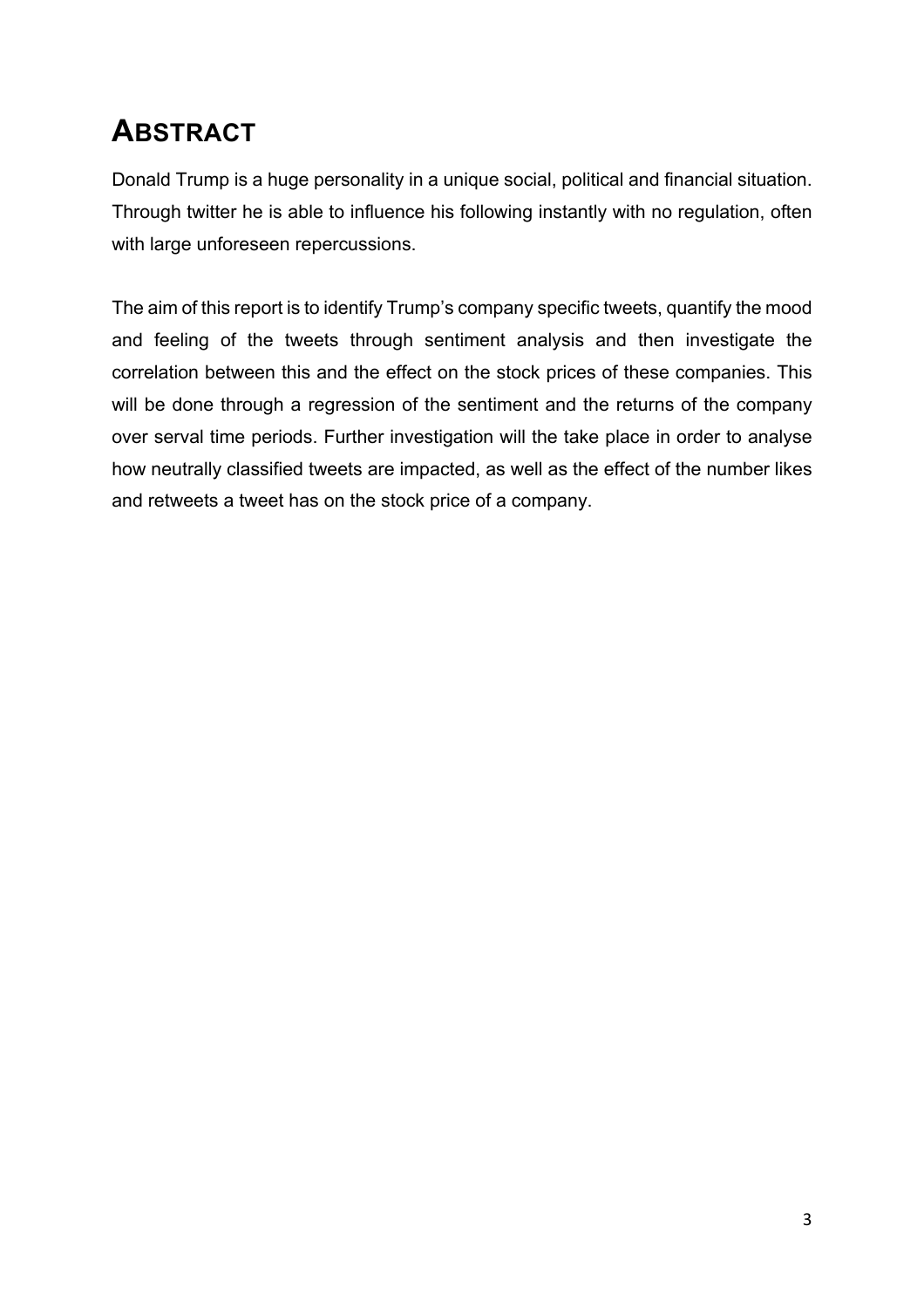## **ACKNOWLEDGEMENTS**

Firstly, I would like to thank my dissertation supervisor Lefteris Giovanis for all his help throughout the year on this project. We have had many endless conversations on this topic which I believe we have both become very passionate about. Without his guidance and support, this report would not have been produced to the same standard, of which I am very proud.

I would also like to thank Gavin Brown, though not my dissertation supervisor, he also provided amazing and useful insight that helped to shape this paper.

Finally, I would like to thank my family, friends and girlfriend. Their help and support both direct and indirect made my work possible; and for that I am very grateful.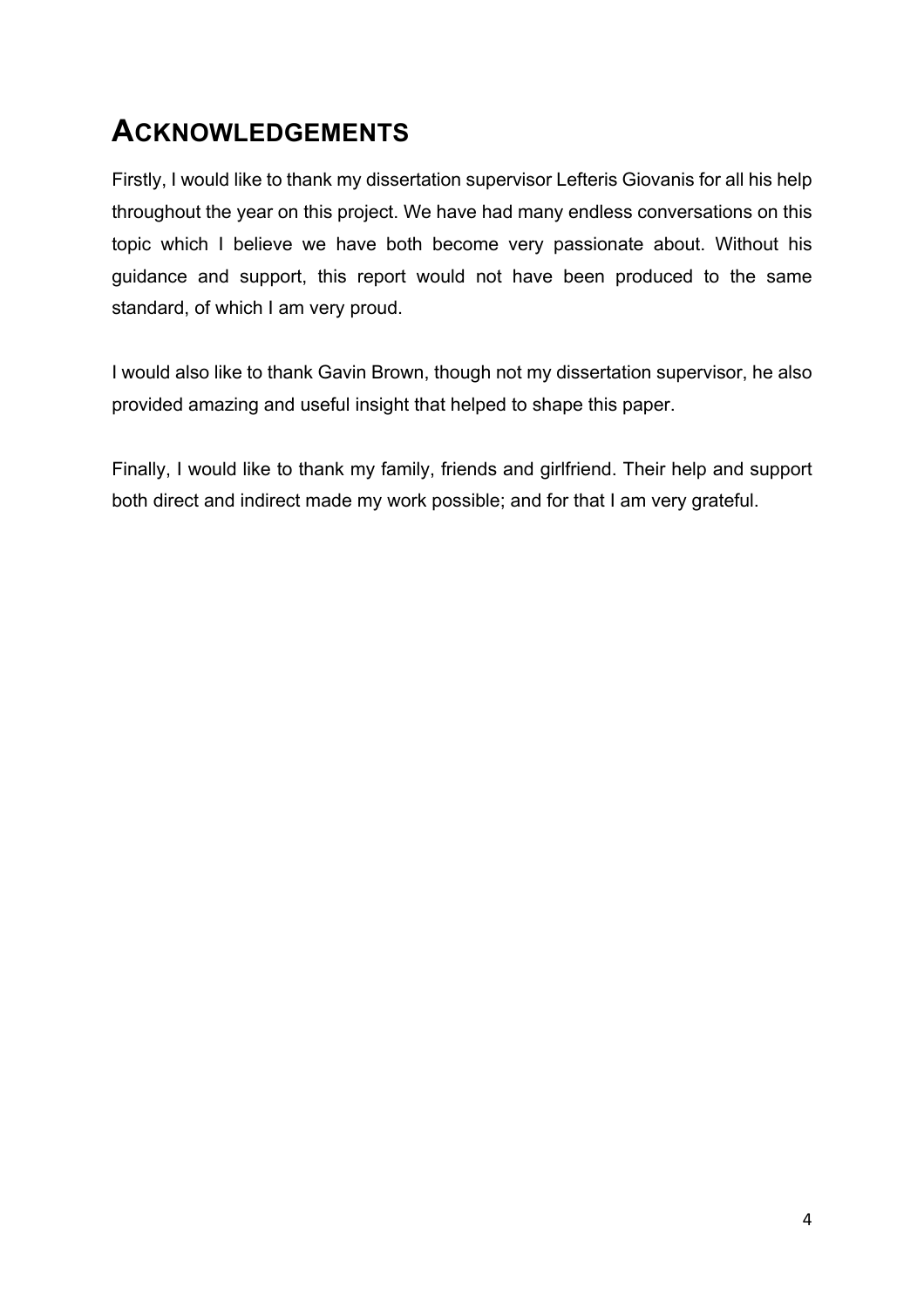## **TABLE OF CONTENTS**

| 4.2 THE IMPACT OF POSITIVE AND NEGATIVE SENTIMENT TWEETS ON STOCK PRICES 25 |
|-----------------------------------------------------------------------------|
|                                                                             |
|                                                                             |
|                                                                             |
|                                                                             |
| 35                                                                          |
|                                                                             |
|                                                                             |
|                                                                             |
|                                                                             |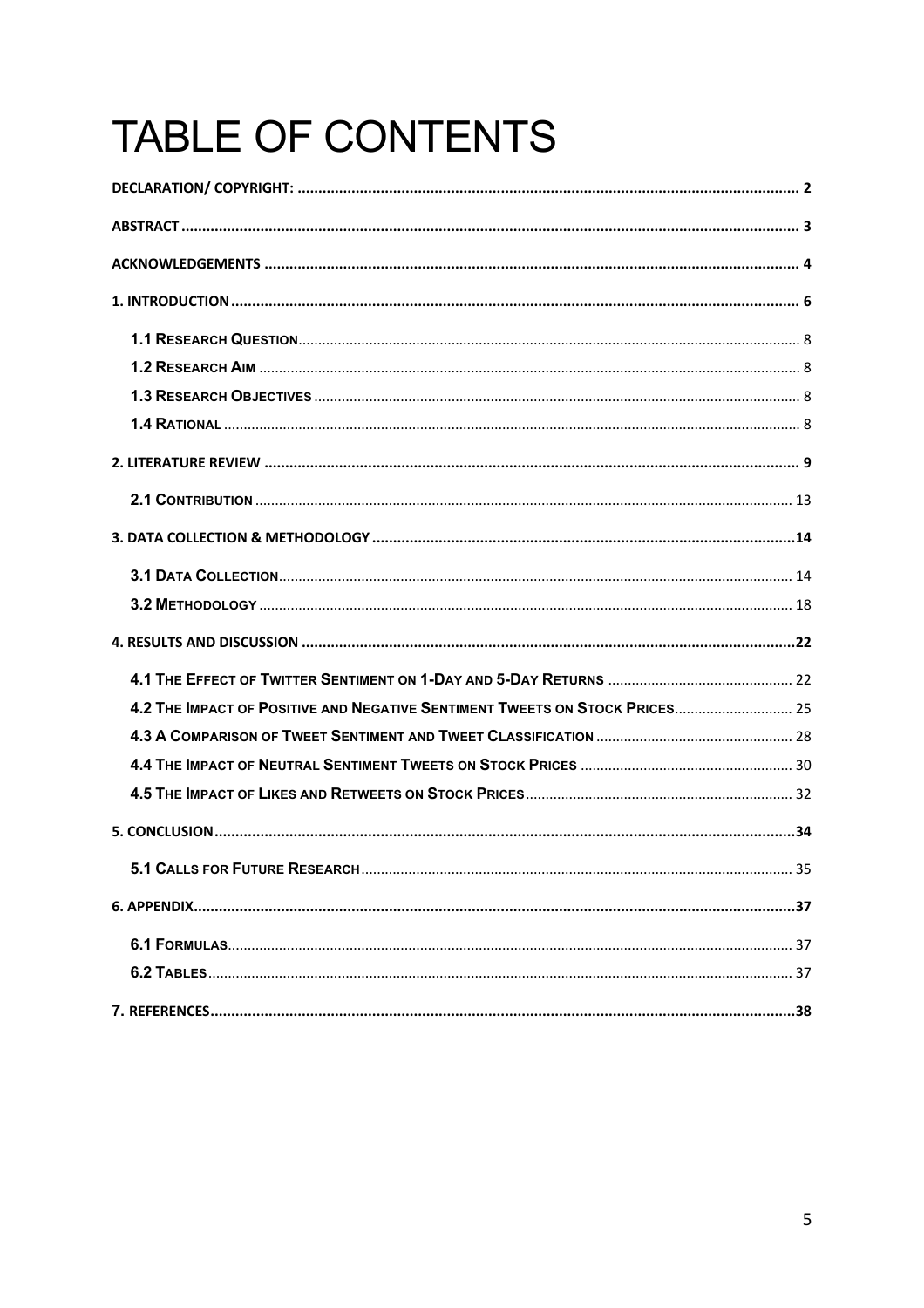## **1. INTRODUCTION**

On the 20<sup>th</sup> of January 2017 Donald Trump was inaugurated as the 45th President of the United States. He is a highly outspoken and vocal president; and although he divides opinion, his influence over both his admirers and critics is undeniable. The extent of this influence was highlighted when he was published in the Time100: Most Influential People in the World 2019 shortlist (TIME, 2019).

Twitter is a social media platform that began in 2006, the platform has over 330 million active monthly users, this number has grown consistently since its launch with a nearly 30% increase in the last 5 years (Statista, 2019).

Trump is an avid Twitter user, using the site daily for everything from expressing his personal beliefs, to trying to block international trade deals and intimidate American corporation owners. By cross-referencing the Time100: Most Influential People in the World 2019 shortlist (TIME, 2019), with a list with a list of the most followed users on twitter (FriendorFollow, 2019); there are five individuals on both lists, see below.

| <b>Name</b>         | <b>Twitter Followers</b> | <b>Total Tweets</b> |
|---------------------|--------------------------|---------------------|
| <b>Taylor Swift</b> | 86 million               | 434                 |
| Lady Gaga           | 81 million               | 9,110               |
| Donald Trump        | 74 million               | 49,910              |
| Ariana Grande       | 72 million               | 46,106              |
| LeBron James        | 45 million               | 6,911               |

Table 1: The Most Followed and Influential Individuals 2019

Of these individuals, Donald Trump and Ariana Grande are the only ones comparable in terms of followers and total tweets. Also, Trump is the by far the most financially and politically motivated, and most likely to be able influence traders in the opinion in the author; for these reasons Trump will be investigated in this report. There is however scope for investigation of the other individuals highlighted above.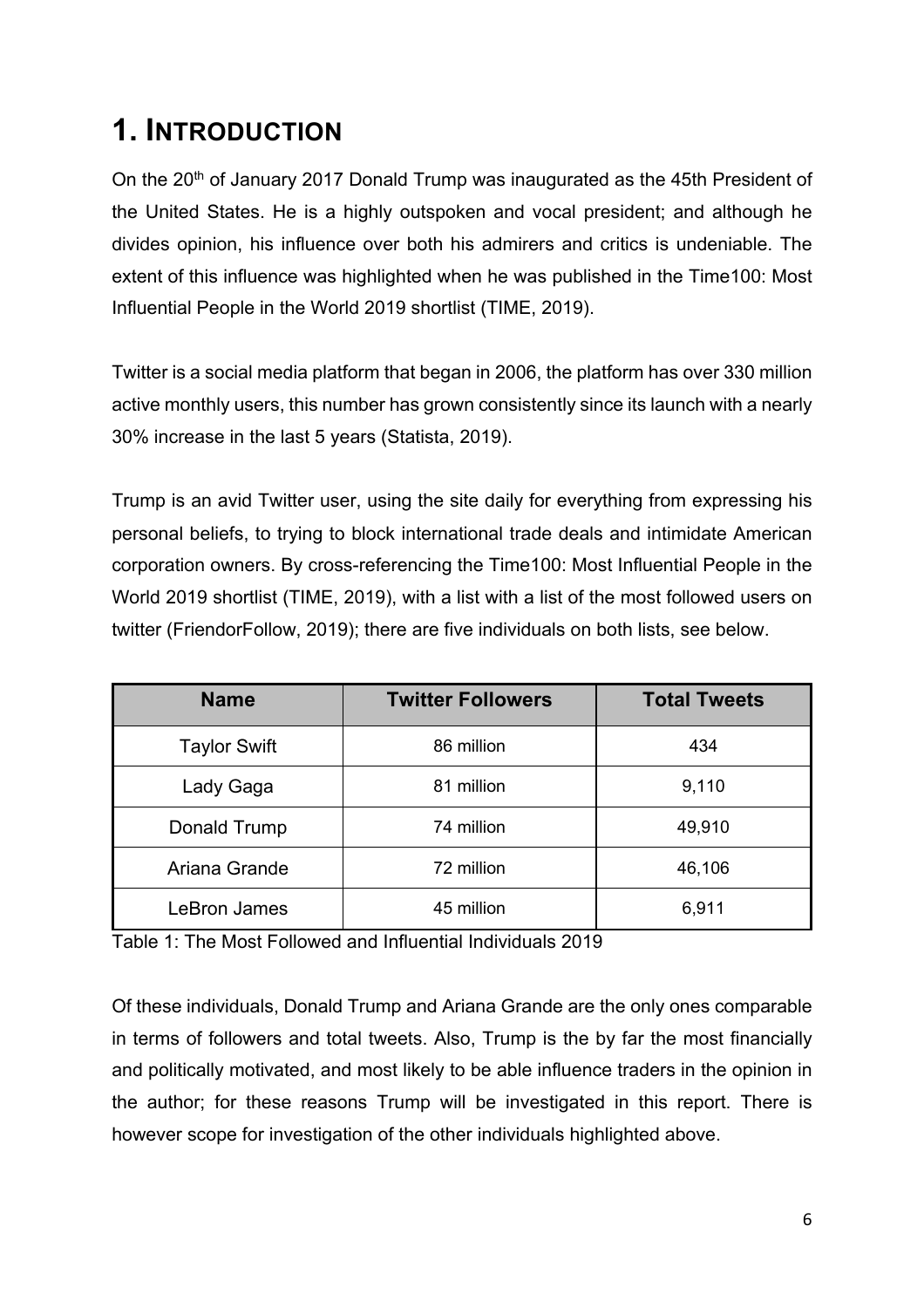Trump is able to impact beliefs directly through the platform, without any mandatory regulation and instantly connect to his 67 million followers (Twitter, 2019). His current twitter position is unique, he uses twitter daily and despite his influence, position and power, he does not separate the subjective from fact in his postings online. Here is an example of how one tweet can have an instant and significant impact in both the short and long term.



Source: (Rayarel, 2018)

Due to the above tweet the share price of Lockheed Martin fell 2% by the start of the next trading day, a total Market Cap depreciation of \$1.2 billion. (Rayarel, 2018)

JPMorgan Chase have highlighted the significance of these movements through their creation of the VOLFEFE Index. This index is a measure of the volatility of US treasury bond yields, as affected by Trumps tweets (Bloomberg, 2019). Similarly, Citigroup stated that around 10% of the president's tweets since his November 2016 election refer to subjects of importance to U.S. markets (Citigroup, 2019).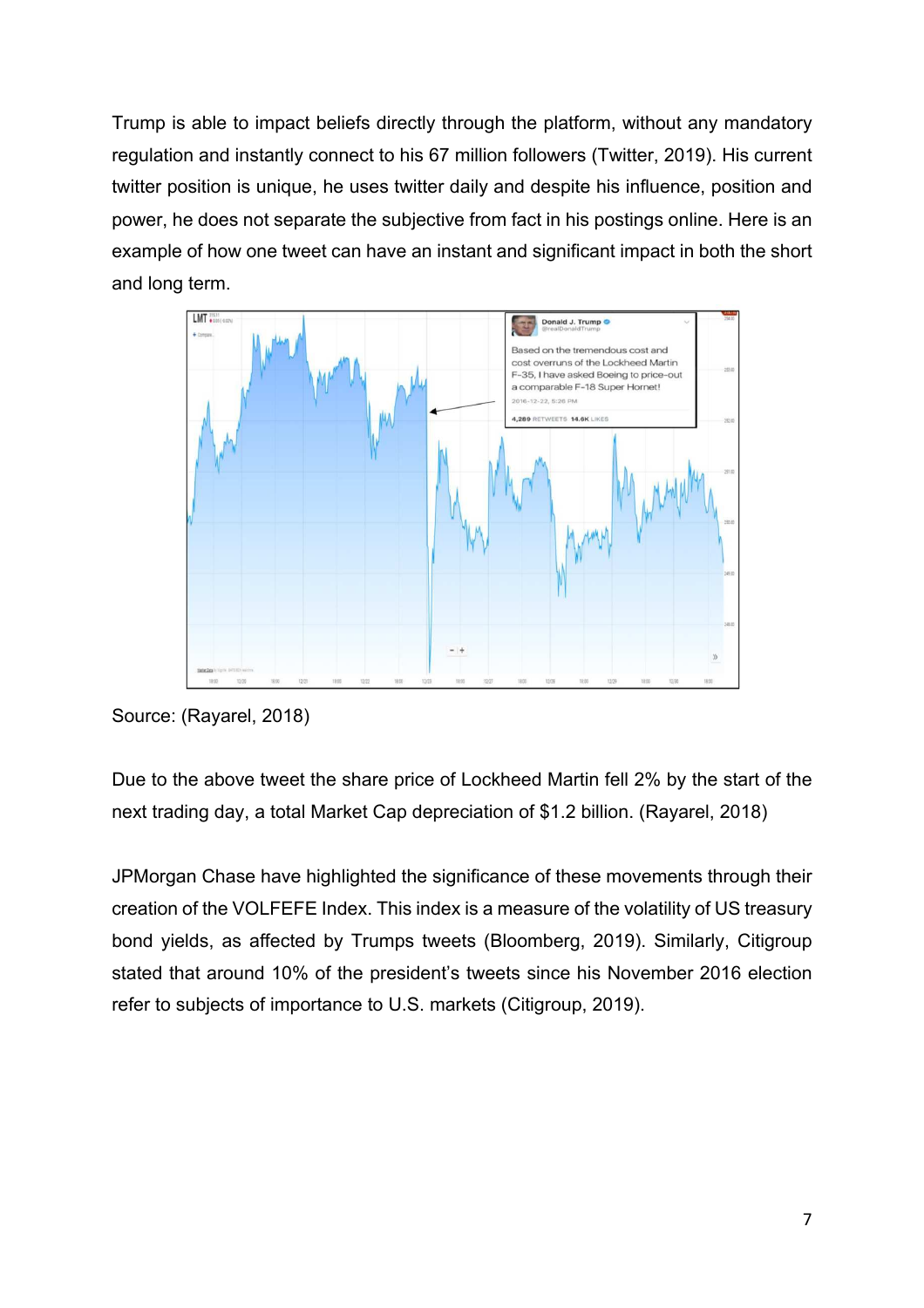#### **1.1 Research Question**

What effects do Donald Trump's Tweets have on the stock exchange?

#### **1.2 Research Aim**

To analyse both the tweets pertaining to large corporations, and the effect this has on the share prices of these corporations.

#### **1.3 Research Objectives**

- To understand the possible influence of tweets on financial markets; consolidating an understanding of how this occurs in line with EMH assumptions.
- To appropriately quantify these effects in order to set a framework by which tweet related financial analysis can be carried out.
- To analyse the effects on stock prices, using the tweets and identifying the indicated significance of a relationship between a positive tweet and a positive increase in stock prices.
- To investigate the effects of likes and retweets on the tweets pertaining to companies and the relationship this has to the change of associated stock prices.

#### **1.4 Rational**

The author of this paper is a potential future trader. By understanding the effects these tweets have on financial markets and trading decisions. Using this understanding to form expectations in the present, the correct financial decisions in order to make profits and avoid losses can be made. Due to the increasing usage of twitter, it would not be unexpected if this was a more common occurrence in the future.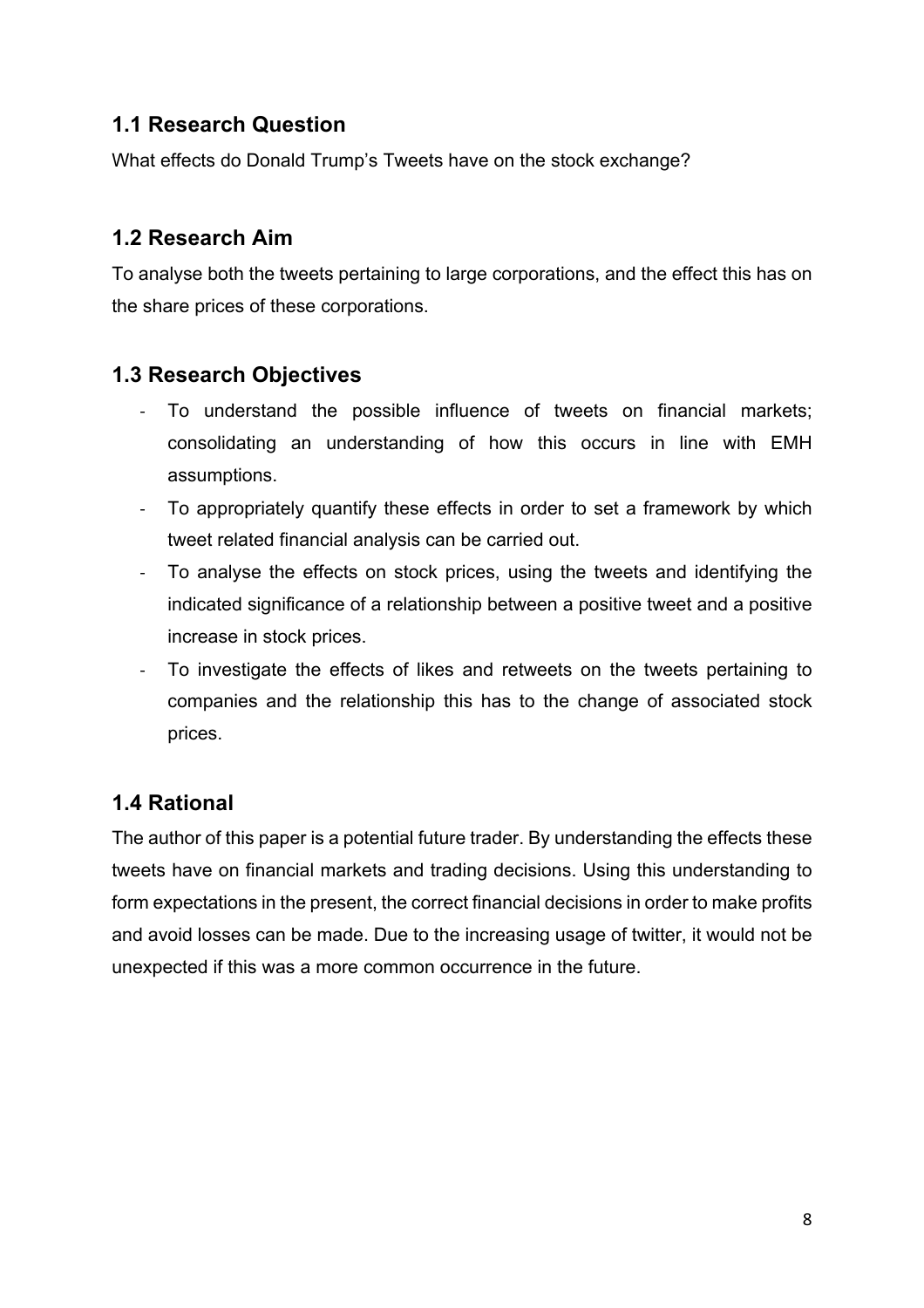## **2. LITERATURE REVIEW**

The Efficient market Hypothesis is a fundamental financial economic theory coined by Eugene Fama in the 1970s; it states that stocks always trade at their fair market price (Fama, 1970). This theory is built on the assumptions that Stocks are representative of all available information. Information includes not only what is currently known about a stock, but also any future expectations, such as earnings or dividend payments. Any new information is instantly communicated to all traders and all traders react in a rational and uniform way. The supply and demand of a stock is then instantly impacted, rationally and to the identical magnitude of that of the new information (Fama, 1998).

There are 3 forms or levels of the efficient market hypothesis that differ in what information is considered:

In the weak form, only past market trading information, such as stock prices, trading volume, and short interest are considered (Fama, 1970).

The semi-strong form extends the information to public information other than market data, such as news, accounting reports, company management, patents, products of the company, and analysts' recommendations. This is the most realistic of the forms as it encompasses the most realistic set of information that is available to traders through the utilisation of thorough research and sophisticated trading applications (Naseer & Tariq, 2015).

The strong form extends the information further to include not only public information, but also private information, typically held by the those within a corporation in strategic roles or directly involved in business developments (Malkiel, 1989). Examples of this could be potential mergers, new product releases or any other news that is held within the business before public release. This means that even the most private and newly created information would be available publicly; and thus, impact trading decisions instantly (Yen & Lee, 2008). These are very strong and highly unrealistic assumptions as in practise, insider trading is the only instance by which private information has impact on financial markets. This act is illegal and surveyed the Securities and Exchange Commission (SEC).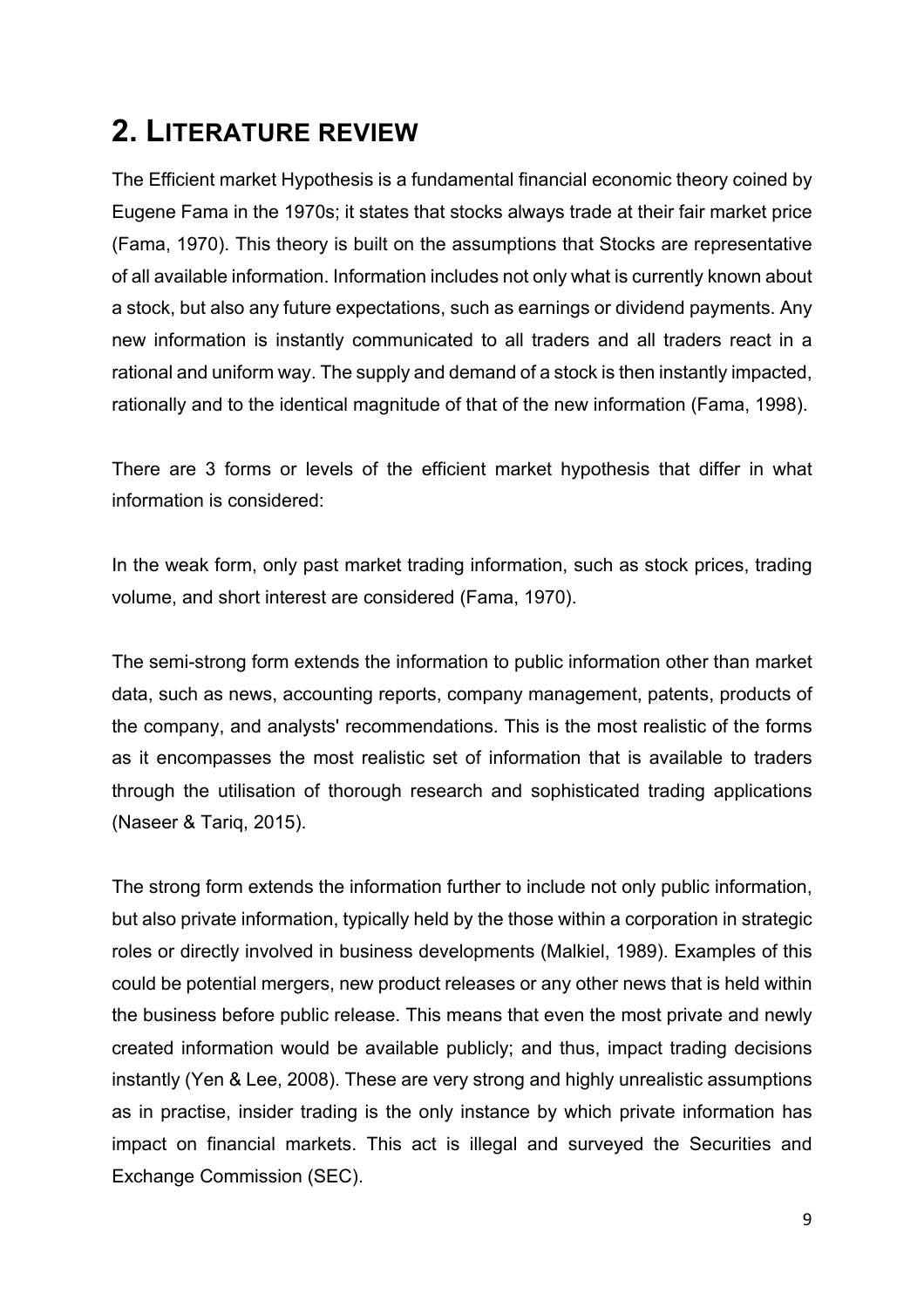The direct implication of this framework is that it is impossible for traders to consistently make supernormal profits, and thus "beat the market" (Fama, 1970). Believers of EMH would argue that there are no undervalued stocks, and that aiming to identify these through valuation, market timing or analysis of trends is arbitrary. Under these assumptions the only way to make higher returns is to take on additional risk (Malkiel, 1989).

Random walk theory states that in the short term, the prices of stock have no memory; and therefore, previous price movements cannot be used in order to predict future prices (Horne & Parker, 1967). In this model price changes occur with the same distribution but in an entirely unpredictable way.

Mathematically, one dimensional random walk theory demonstrates how an array of results can be possible, without any causal affect creating the result predictably. Assume the equation:

$$
P_{t+1} = P_t + \mu + \varepsilon_{t+1}, \qquad \varepsilon \sim \text{IID}(0, \sigma^2)
$$

This model explains how in the short run, the future price  $(P_{t+1})$ ; is the sum of the current price ( $P_t$ ), the expectation of price change, and an error term ( $\varepsilon$ ), or size of the random walk.  $IID(0, \sigma^2)$  denotes that the term  $\varepsilon$  is independently and identically distributed, with a mean of 0 and a variance of  $\sigma^2$ . This interdependence mathematically demonstrates how changes in price are uncorrelated and independent of any predictable effect (Alrabadi, 2010).

Much like the efficient market hypothesis, this assumes price changes of a stock are completely independent of any previous changes or trends. Even under efficient market hypothesis assumptions, there are variances in the prices of stocks in the short term that cannot be explained by rational analysis. Random walk theory adds colour to the possibility of variance in the price of stocks in the short term within the acceptance of the efficient market hypothesis (Fama, 1995).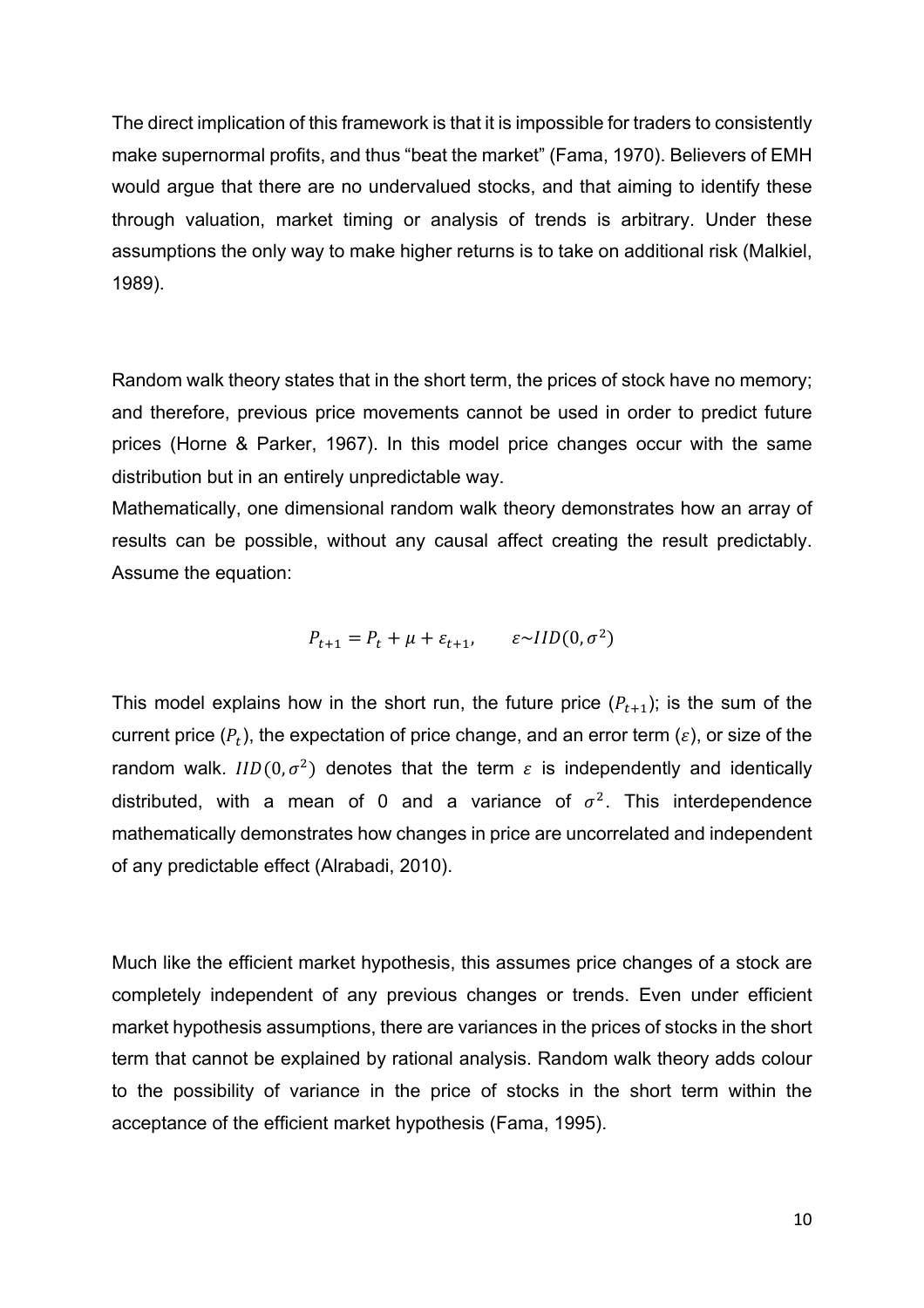The idea of a trader not being able to beat the market is also built on; short-term buyhold trading strategies are entirely ineffective within this structure. The short-term future value of a stock is the sum of its value and expectations plus a random walk. In an efficient market, the only way to know beat the market is through private information (Cheng & Deets, 1971).

Despite the Strong logical approach of the efficient market hypothesis, it has many critics who claim it does not stand true in the real world. Behavioural economists disagree with the EMH framework, they believe that stocks are not only impacted by information relating to the true value of a company, but also by perception and opinion. That traders are likely to both over and under react to new information; and that the herd mentality of traders can over affect the prices of stock to remain above or below that of the true market value (Malkiel, 2003).

A deeper look into this reveals how the effect of new information hugely depends on the quality of delivery of information and the impact this has on an individual basis. This means that a bigger impact will result from less accurate information, that is well reported, from a reputable source. Compared to correct information that is poorly reported from a less reputable source. Persuasion bias also states that an individual may be influenced by the number of times they hear the same information and that this can be confused for the value or truth of news (DeMarzo, et al., 2003).

Herd mentality theory states that as the price of a stock experiences a significant change, traders will tend to ignore their own beliefs and any of the other information available to them. And instead of acting as an individual would under EMH assumptions; follow the decisions of other traders without rational thought (Shantha, 2018). This can be caused by information from a completely uninformed backing. The Warren Buffet effect explains this, where due to his consistent success, when he announces his buying or selling a position the price of this stock is over inflated hugely in the associated direction to his announcement. There is also asymmetry between the impacts of herd mentality in an up market compared to a down market (Dang & Lin, 2016). Where there is consistent financial prosperity, traders are far more likely to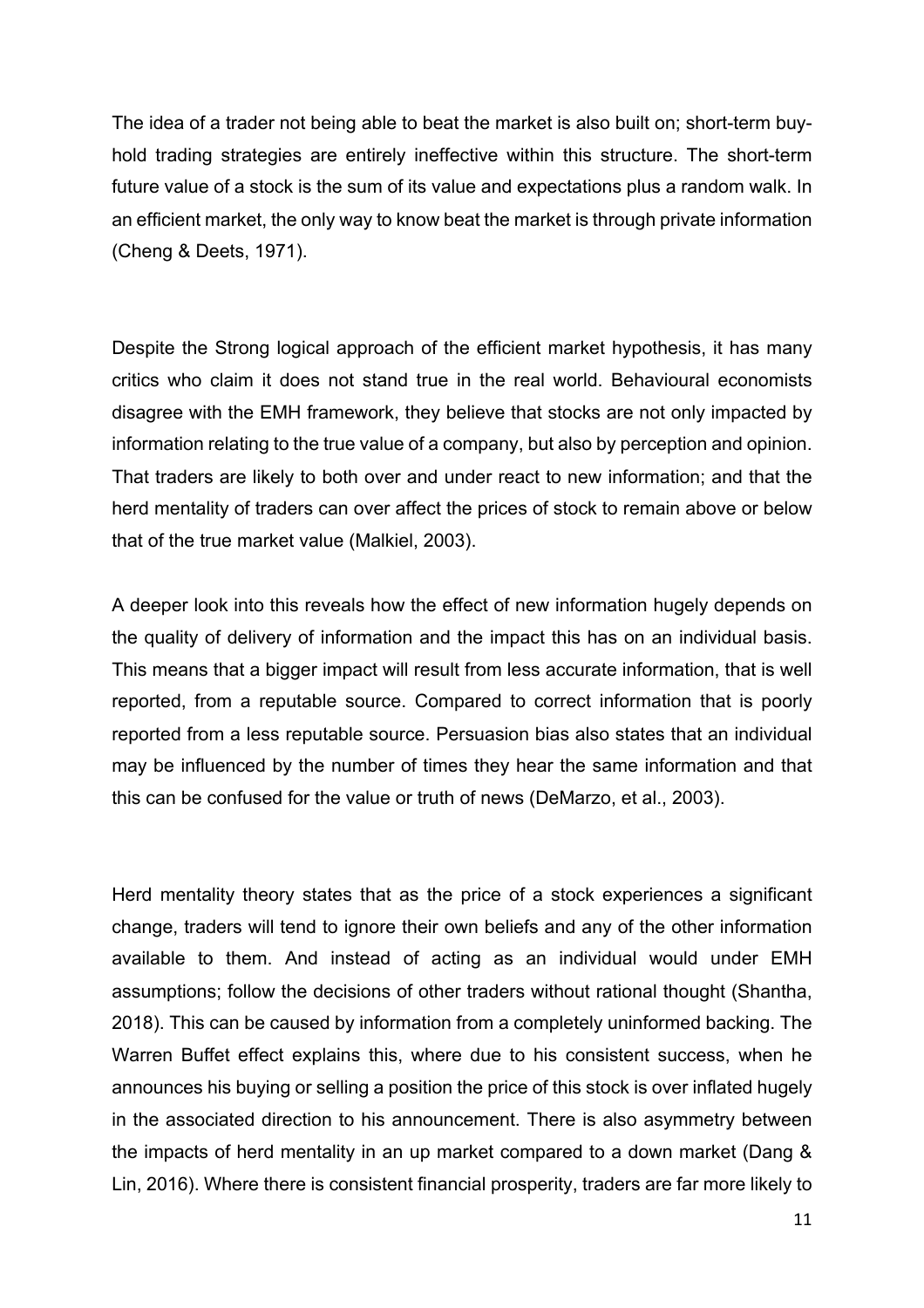be influenced by the decisions made by others and be less critical in their decision making. This is thought to be due to an improvement to trader rationale in recessionary periods, due to an increase in the importance of decisions (Dang & Lin, 2016).

Studies have shown how Twitter can be used in order to capture the attitudes and traders and consumers. This is done through sentiment and mood analysis tools, which look at a live feed of all tweets over a period. The findings of this analysis have then been used to give a numeric value for the "twitter mood" on a given day. (Bollen & Mao, 2011) This is then correlated against the movements of a broad stock market index.

The findings of this report concluded that the utilisation of these tools can be effective in numerically summarising qualitative or subjective matters. It also found that there is a strong positive relationship between the positivity of the "twitter mood" and an increase in the broad stock market index (Bollen, et al., 2011).

It is worth note that these findings could be falsely representative. Reverse causality would mean that instead of the twitter mood being able to predict the movements of the stock market, it is the movements of the stock market that will impact the postings of individuals on twitter. This study also doesn't consider peoples incentive or likelihood to post on social media when comparing the negative to positive. If, for example, individuals are more likely to post negative thoughts and feelings. Then this would skew the findings of the twitter mood value and effect the conclusions of the report (Chen & Lazer, 2013).

Another study took postings on a yahoo finance stock message board; and used the sentiment of the posts in order to predict the price movements of associated stocks. The intention of this study is logically sound, however it concluded that due to the high volumes of spam and subjectivity in these message boards. There was no significant correlation between the sentiment of the postings and stock price movements (Rechenthin, et al., 2013).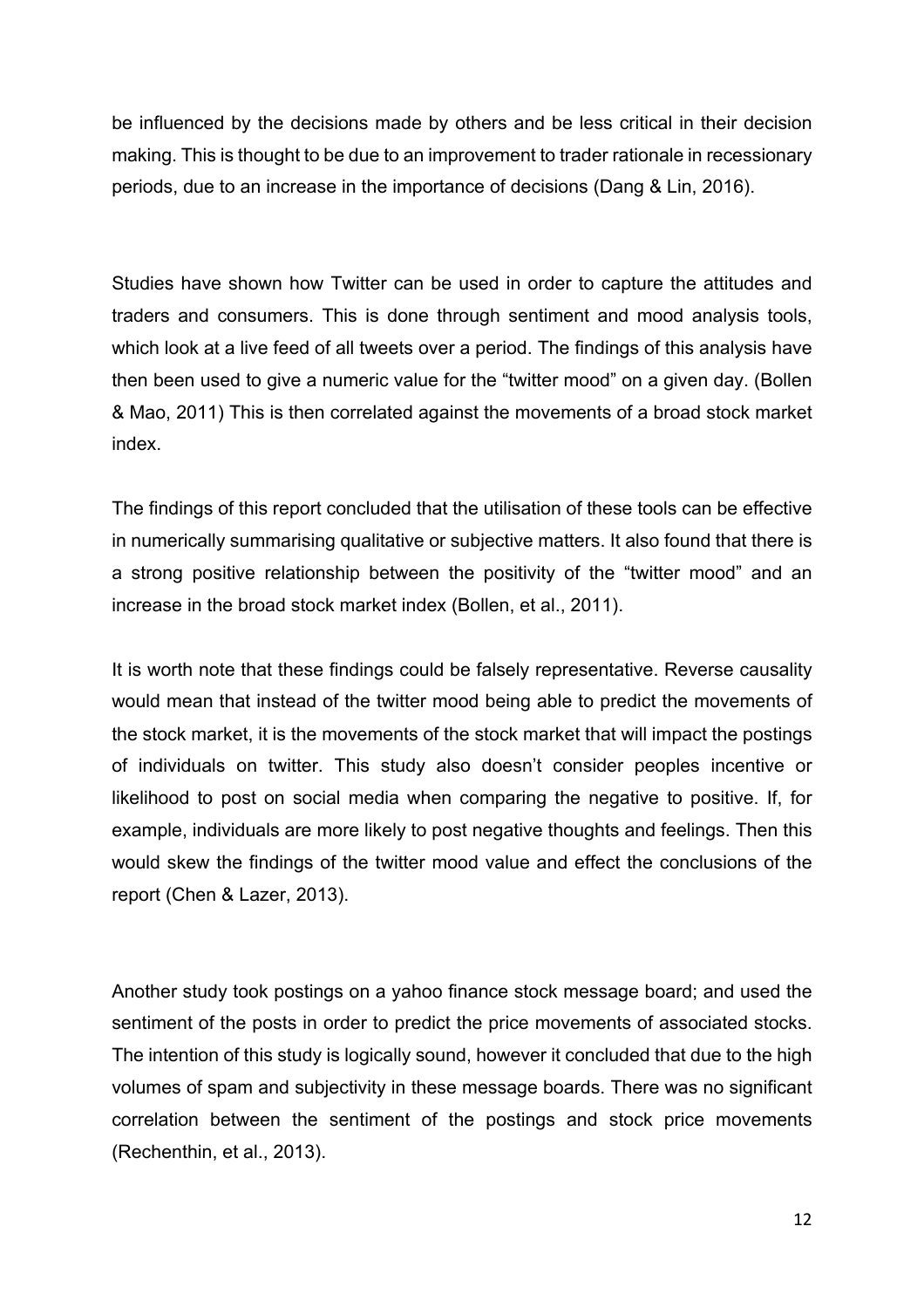While carrying out this study it was highlighted how individuals post false news in order to artificially inflate the price of a stock they wish to sell, this trading method is coined as a "pump and dump". Herd mentality also contributes to this as some traders believe the news and buy the stock increasing the price, however other traders will see the increase in the price of this stock and further inflate it above the rational level of EMH assumptions.

A famous case of "pump and dump" involved 15-year old high school student Jonathan Lebed, who would purchase stocks, and then send spam messages on Yahoo message boards on the same day to inflate the value of these stocks. His six-month trading profits amounted to \$800,000 (Rechenthin, et al., 2013).

The growing relevance of this study is shown, as according to Aite Group, a financial services consulting company, as of the end of 2010, 35% of professional trading firms were exploring the use of sentiment analysis in their models, up from 2% in 2008 (Bowley, 2010).

#### **2.1 Contribution**

From a review of the literature and research carried out so far, it is not clear as to any investigation that has been carried out on one individual's tweets and the effect this has on the stock exchange. This research aims to do just this and provide insight of the effects that twitter can have when powerful and influential individual posts to a huge audience.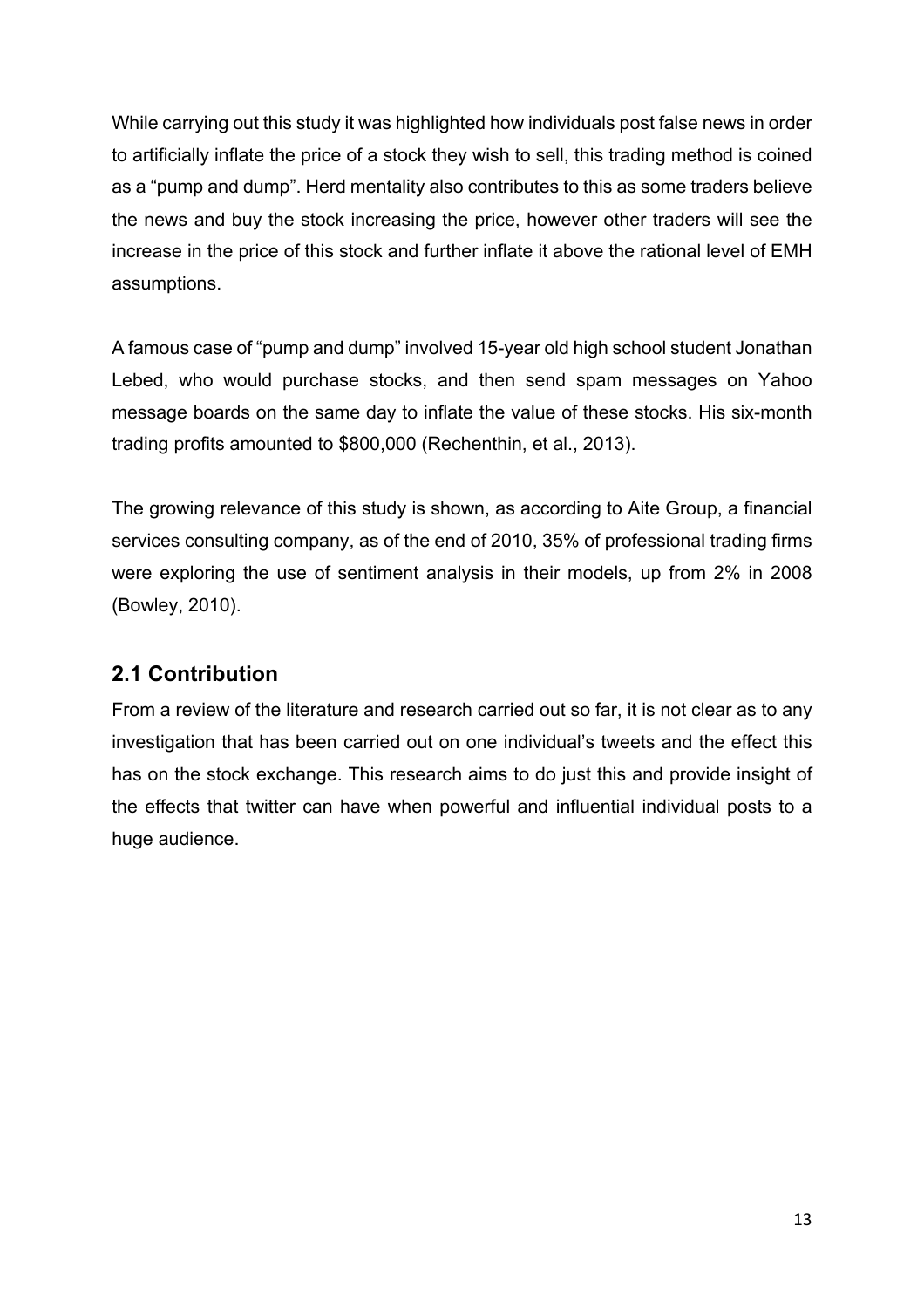## **3. DATA COLLECTION & METHODOLOGY**

#### **3.1 Data Collection**

In order to test the effects Donald Trump's tweets have on the company's he tweets about; firstly, the tweet data must be collected. Trump Twitter Archive is a website which provides a database of all Donald Trump's Tweets and is updated live. There is additional information available on this site, including the number of likes and retweets. In this analysis, all Donald Trump's tweets since his inauguration on the  $20<sup>th</sup>$  of January 2017 will be used, this totals 12,835 tweets as original data sample (trumptwitterarchive, 2019).

These tweets will be used alongside a list of S&P 500 companies downloaded from Datahub (Datahub, 2019). This list is used along with *Formula 1* (see appendix). This formula returns a 1 if the entire content of the company name is found anywhere in the tweet, and a 0 if it is not. Next, *Formula 2* (see appendix) will be used; this returns the name of the company that returns a 1 from the previous formula with the matrix of tweets by companies. This allows the company specific tweets to be identified, and also the specific company to be returned which is being tweeted about.

However, this original search only captures tweets which have the entirety of a company's official name within them. This causes difficulties as Trump is unlikely to tweet this full name every time he references a company, for example, explicitly mentioning "Incorporated" or "Corporation". Due to this, a second search term is used, the simplified or shorthand version of the company name, using the following *Formula 3* (see appendix).

| <b>Full Name</b>     | <b>Shorthand Name</b> |
|----------------------|-----------------------|
| Amazon.com Inc.      | Amazon                |
| JPMorgan Chase & Co. | JPMorgan              |
| Visa Inc.            | Visa                  |

See the examples below:

Table 2. Shorthand Name Example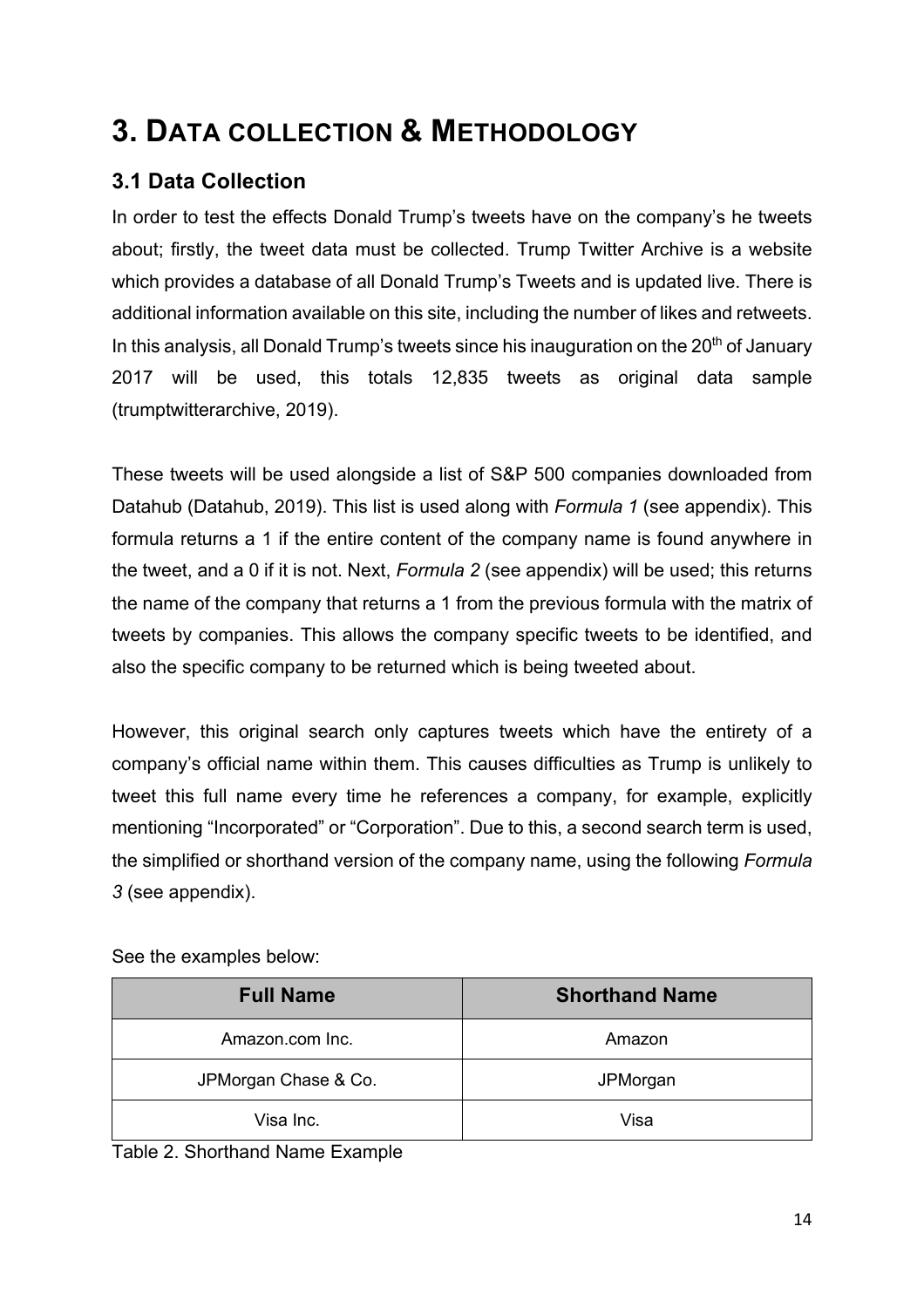This method however raises its own problems as generic company names that are searched for could incorrectly flagged as a company specific tweet. Examples of this are a tweet which contains "Amazon" being flagged as a company specific tweet about Amazon when it may be about the Amazon rainforest. There is no remedy to this problem in excel so the tweets that are found will be checked one by one to ensure they are company specific.

There are also cases where Trump will mention more than one company in a tweet. Where this happens, *Formula 3* (see appendix) will return two number ones in the matrix. *Formula 2* (see appendix) will return the name of the first company alphabetically in the tweet. This is a limitation of the formula; however, a measure is in place to highlight tweets with more than one company in them, and where this occurs I will manually duplicate the tweet, assigning one to each of the companies mentioned, becoming two separate observations.

With the specific tweets and companies that have been tweeted about identified, they become each individual observation of this report. For each of the observations, the tweets will be taken and a score for the sentiment will be calculated. Furthermore, a percentage change in the share price as a result of the tweet will be found.

Sentiment analysis involves the computational processing of a body of text of any length in order to give a numeric score that captures the level of positivity or negativity. Sentiment refers to the mood or feeling of text; objectivity refers to how opinion based it is. The scores are given through the use of natural language processing, text analysis, computational linguistics, and biometrics to systematically identify, extract and quantify affective states and subjective information.

A sentiment analysis tool from MonkeyLearn will be used (MonkeyLearn, 2020). This tool takes anybody of text and returns a sentiment classification; positive, neutral or negative. And also, a confidence score given a percentage of how certain the tool is in its sentiment classification. See below a table with generic statements and the results that are given by the MonkeyLearn sentiment analysis tool: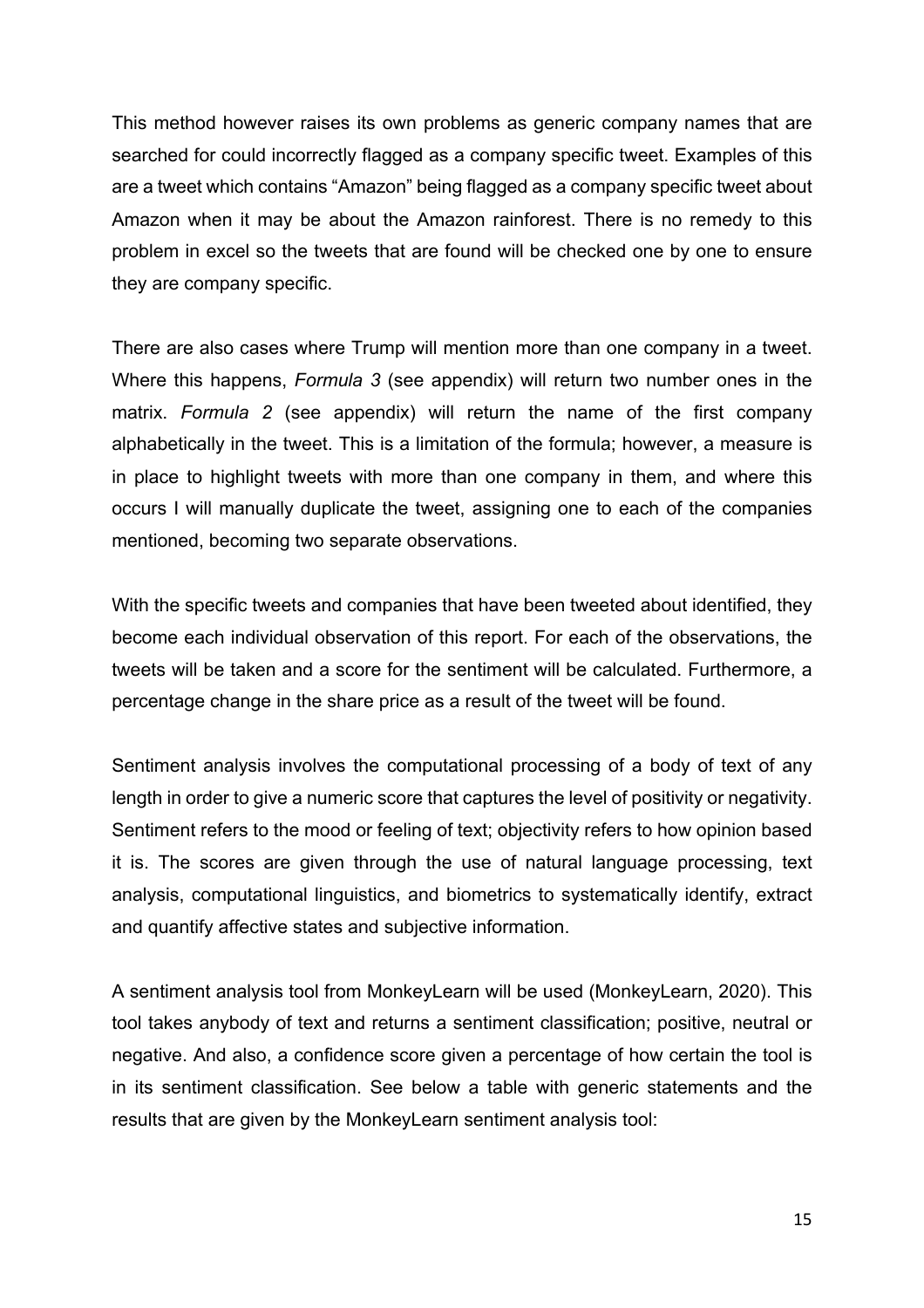| <b>Statement</b>                  | <b>Classification</b> | Confidence % |
|-----------------------------------|-----------------------|--------------|
| I like you                        | Positive              | 76.6%        |
| I don't have an opinion on<br>vou | <b>Neutral</b>        | 75.1%        |
| I hate you                        | Negative              | 96.4%        |

Table 3. Sentiment Example

This shows how the classification and confidence scores are given. Also see how the confidence score is higher for "I hate you" compared to "I like you" as the statement is stronger.

In order to appropriately measure the impact of the tweets, the change in the share prices of the companies that are tweeted about must be quantified. In order to do this, we will collect historical stock price information from Yahoo finance, and the following formula will be used:

$$
\Delta P_{c,t} = \frac{P_{t+n} - P_{t-n}}{P_{t-n}}
$$

 $\Delta P_{c,t}$  is the change in stock price, for company  $c$ , at the day of the tweet  $t$ . It is calculated as the percentage change between the adjusted closing price  $P$  for company from  $n$  number of days after the tweet  $t$ . Minus the adjusted closing price  $P$ for company from  $n$  number of days after the tweet  $t$ . Divided by the adjusted closing price  $P$  for company from  $n$  number of days after the tweet  $t$ .

This however does not isolate the effect of the tweet as it is the total price movement of the stock and will also include any broad market movements which may also be impacting the stock price. To remedy this problem, the tweet specific return on the share price of a company will be classified as:

$$
R_{c,t} = \frac{(P_{t+n} - P_{t-n})}{\beta_c} \left. - \frac{(P_{t+n} - P_{t-n})}{P_{t-n}} \right|_{P_{t-n}}
$$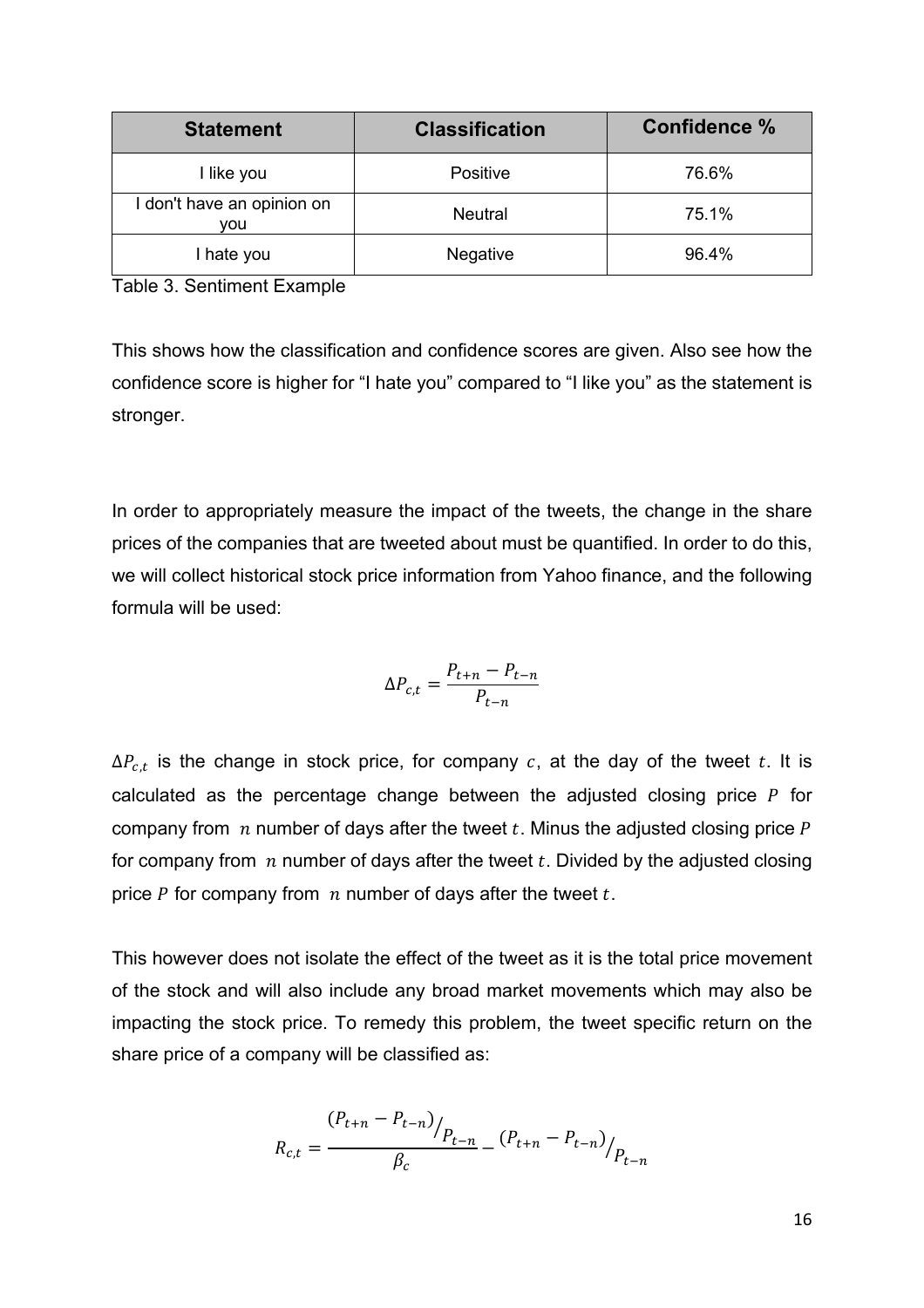This can be simplified to:

$$
R_{c,t} = \frac{\Delta P_{c,t}}{\beta_c} - \Delta I_t
$$

Which is the change in share price  $\Delta P_{c,t},$  divided by the Beta of that company  $\beta_c$  and minus the change in the S&P 500 market index adjusted close price  $\Delta I_{c,t}.$  This adjusts the returns of the stock price to amplify or contract them by the beta of that company, and then subtracts the movement of the market. This will be the returns values used in the analysis of this report.

The Beta of a company  $(\beta_c)$  is a standard financial measure with an average value of 1 that is used to approximate the riskiness of a company in comparison to the market. It is calculated as the covariance between the returns of the company and the market divided by the variance of the market:

$$
\beta_c = \frac{Cov(R_c, R_m)}{Var(R_m)}
$$

This is used in the tweet specific returns formula as a catalyst to amplify or contract returns. This would mean that a unrisky company with a Beta value of 0.4 for example, would have its daily returns divided by 0.4 which would increase them, as this company is generally involatile, so returns would normally be lower and less erratic.

Note below an example of tweets, the associated sentiment classification and confidence. As well as the returns, this is the standard information across all of the data in this report.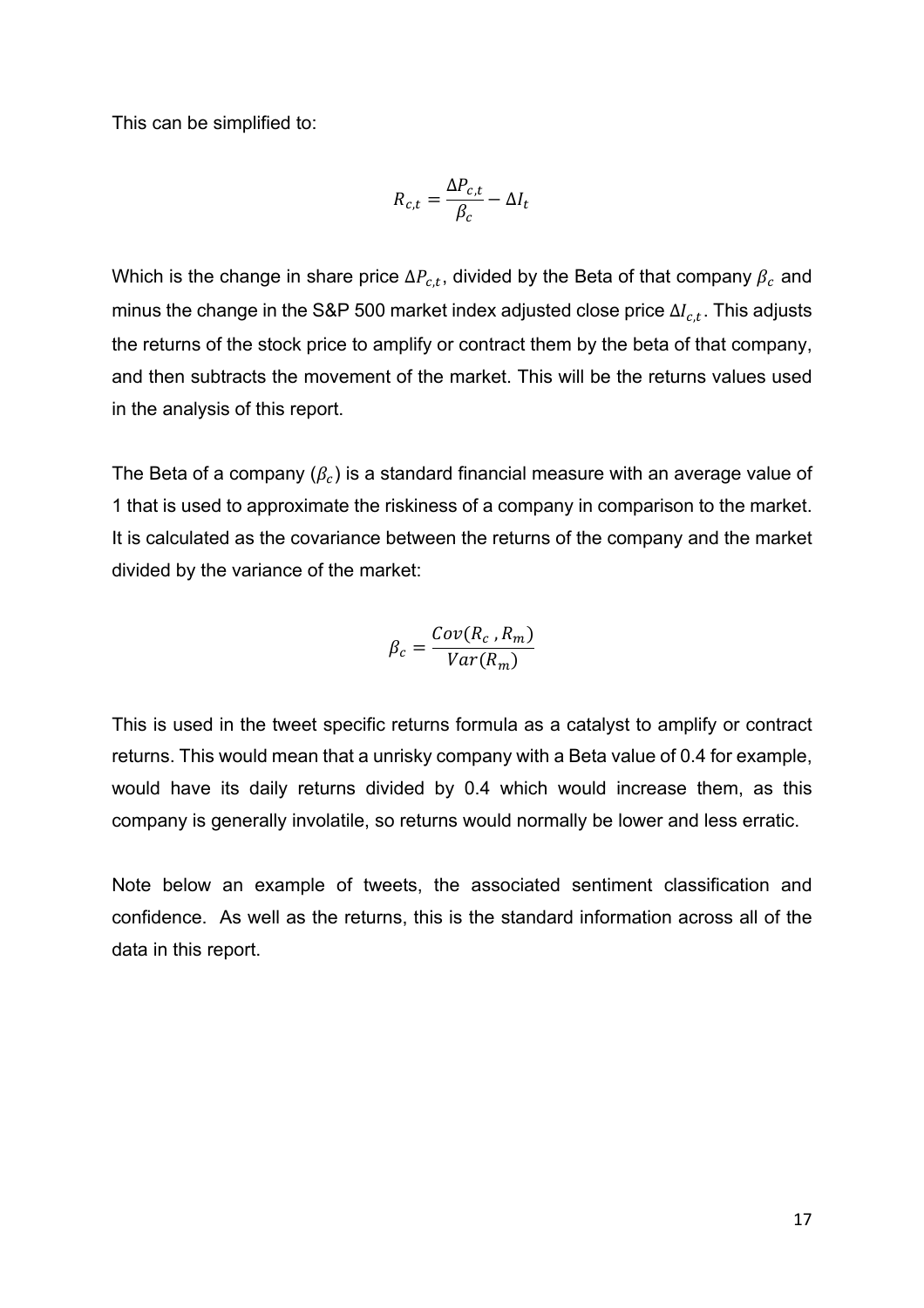| <b>Tweet</b>                                                                                                                                                                                                                                                                                                        | <b>Classification</b> | $Sen_{c,t}$ | $R_{c,t}$ |
|---------------------------------------------------------------------------------------------------------------------------------------------------------------------------------------------------------------------------------------------------------------------------------------------------------------------|-----------------------|-------------|-----------|
| General Motors which was once the Giant of Detroit is now one of<br>the smallest auto manufacturers there. They moved major plants<br>to China BEFORE I CAME INTO OFFICE. This was done despite<br>the saving help given them by the USA. Now they should start<br>moving back to America again?                    | Negative              | $-0.617$    | $-2.91%$  |
| I was just informed by Marillyn Hewson CEO of Lockheed Martin<br>of her decision to keep the Sikorsky Helicopter Plant in Coatesville<br>Pennsylvania open and humming! We are very proud of<br>Pennsylvania and the people who work there. Thank you to<br>Lockheed Martin one of the USA's truly great companies! | Positive              | 0.987       | 0.43%     |
| Harley-Davidson should stay 100% in America with the people<br>that got you your success. I've done so much for you and then<br>this. Other companies are coming back where they belong! We<br>won't forget and neither will your customers or your now very<br><b>HAPPY</b> competitors!                           | Negative              | $-0.614$    | $-265$    |
| I promised that my policies would allow companies like Apple to<br>bring massive amounts of money back to the United States. Great<br>to see Apple follow through as a result of TAX CUTS. Huge win for<br>American workers and the USA!                                                                            | Positive              | 0.454       | $-0.48%$  |
| Big announcement by Ford today. Major investment to be made in<br>three Michigan plants. Car companies coming back to U.S. JOBS!<br><b>JOBS! JOBS!</b>                                                                                                                                                              | Positive              | 0.497       | 0.92%     |

Table 4. Tweet Sentiment and Returns Example

With the required factors identified a simple regression analysis will be carried out for both the sentiment of the tweets and the effect they have on  $R_{c,t}$ , the return on the share price.

#### **3.2 Methodology**

The observations in this regression will be all tweets that are given the sentiment classification of positive or negative; neutral tweets will be removed. This is because neutral tweets about a company should have no impact on the price of its stock. Also, if a tweet is classified as neutral and given a confidence score for this classification. There is no way of identifying which side of neutral the tweet lays on, meaning it cannot be used as a continuous measure. The sentiment score ( $Sen_{c,t})$ , will range from -1 to 1, with the tweets classified as positive being the confidence percentage score of that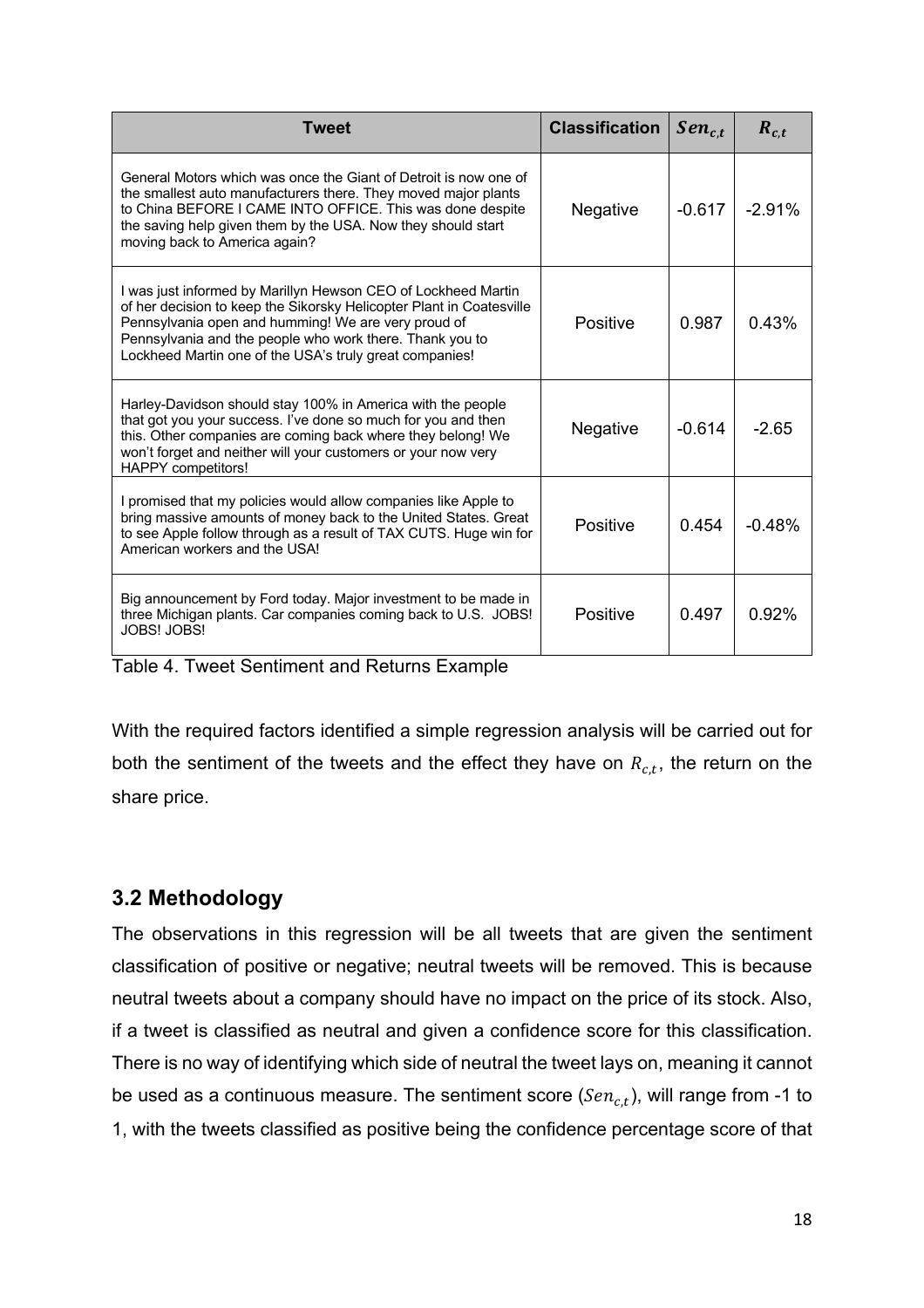classification. Similarly, for negatively classified tweets, their sentiment score will be being the negative of the confidence score of that classification.

A one-day and a five-day time period will be analysed, in order to try show the effects of the tweets differ over time. To carry out this analysis, a regression will be done where  $t = 1$  and where  $t = 5$ . Theory would suggest that the greater t is, the less the effect on the return of a tweet will be. This is due to criticisms of EMH that state traders may overreact to news.

A 1-day time period is used to capture the instant impact of the tweet, this is because a shorter time window is not available on yahoo finance. The instant effect should be the most significant as traders react to new information.

A 5-day time period is used as example of a longer view of how stock prices are impacted. This in theory should be a long enough window of time to allow the market to stabilise be at its new true value after a potential overreaction from the market. 5 days is not of significant importance and only used as an example. If a 5-day time period has a significant relationship then this will be extended to 10 days, then 15 days and 30 days.

In order to analyse the sentiment of a tweet and its effects on share prices, the regression will be:

$$
R_{c,t} = \beta_0 + \beta_1 Sen_{c,t} + \varepsilon_{c,t}
$$

Using this regression framework, we expect a strong positive correlation between the sentiment of the stock and the stock return over a 1-day time period. This would be to say that, the more positive the tweet is, the greater the return on the stock would be. The t-statistic of this regression will be used to test the significance of the sentiment effect.

However, we expect less or no correlation between the sentiment of the stock and the stock return when looking at a 5-day time period. This would be to say that, the price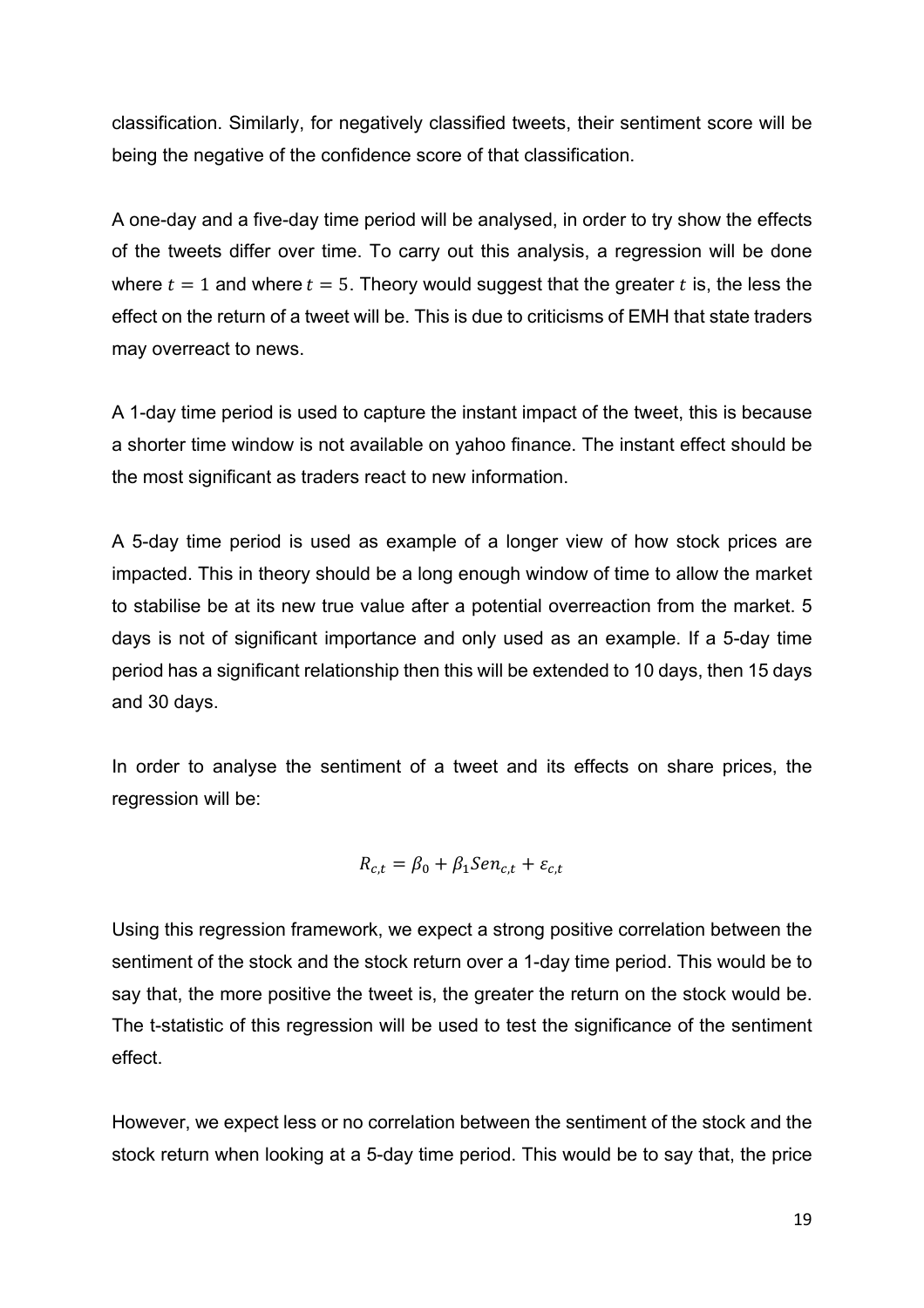of a stock is unaffected over a 5-day time period due to the effects of tweets. The tstatistic of this regression will be used to test the significance of the sentiment effect.

The Second analysis that will be carried out will be looking at positively and negatively classified tweets and comparing their impacts on share prices against one another. This will be to investigate if there is a similarity in the way positive and negative tweet affect share prices.

To do this two data sets; positive and negative will be classified, and the confidence percentage scores used to as the sentiment variable ( $Sen_{c,t}$ ), a value between 0 and 1. This will be slightly different to the above so that all sentiment scores are positive, being the confidence in their classification or "how negative or positive the tweet is". Also, the returns for negative tweets will be multiplied by -1, this will make the return variable a "returns in line with the sentiment classification" percentage. By doing this the positive and negative tweets can be compared on an even playing field.

In order to analyse the sentiment of a tweet and its effects on share prices, the regression will be:

$$
I_{c,t,s} = \beta_0 + \beta_1 Sen_{c,t,s} + \varepsilon_{c,t,s}
$$

The coefficients and standard errors will then be compared in order to see whether positive or negative tweets are more impactful on the change in the share price.

Thirdly, analysis will be carried out to see how neutrally classified tweets impact the share prices of the companies that are tweeted about. To test this, the neutrally classified tweets will be used, and their confidence scores used as the sentiment variable ( $Sen_{c,t}$ ), a value between 0 and 1. This will be regressed against the impact  $(I_{c,t})$  on the share price. This will be calculated as the absolute value of the return  $(R_{c,t})$ :

$$
I_{c,t} = |R_{c,t}|
$$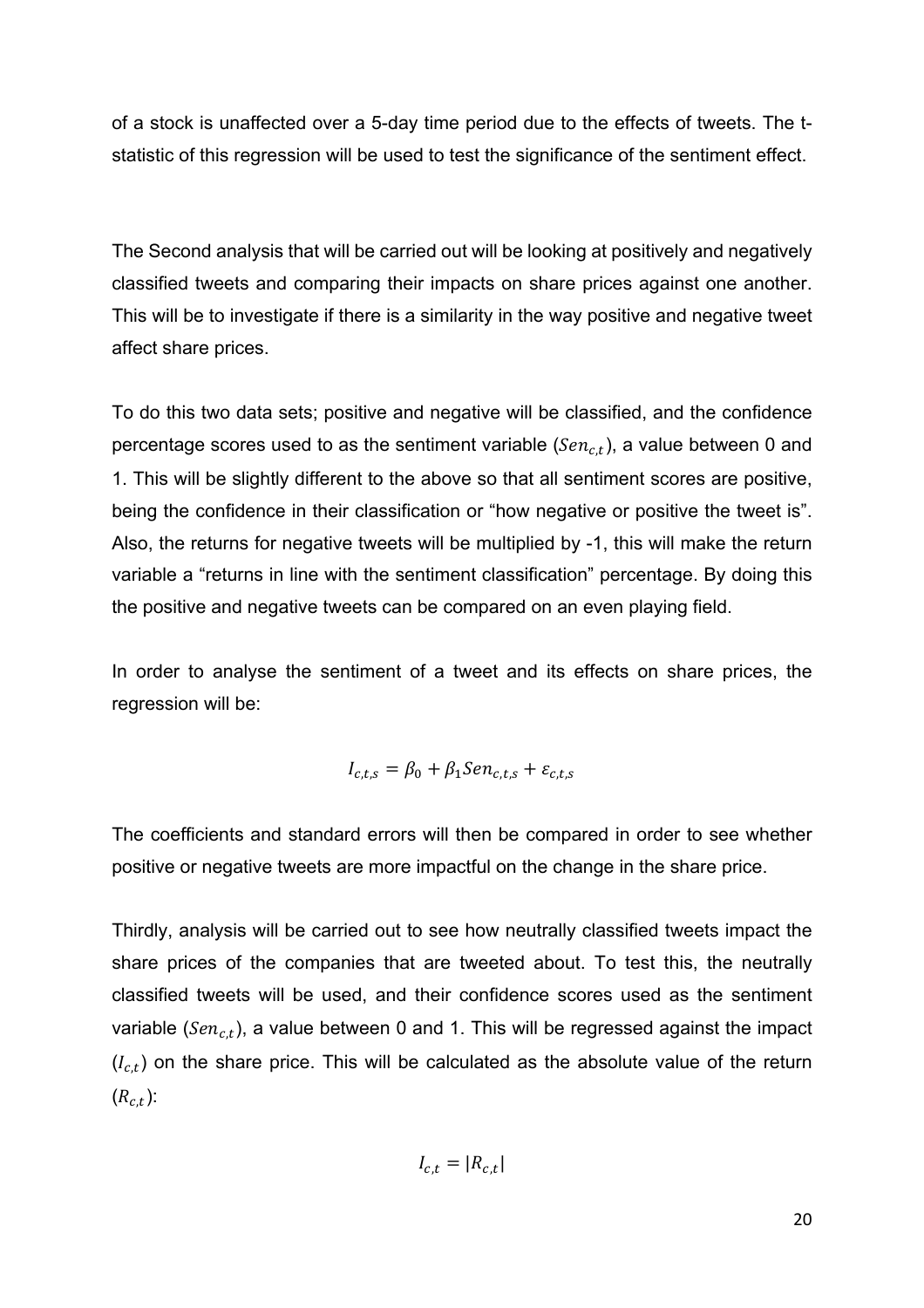This is used as the size of the movement in share price is important in this case, rather than the direction of price movement.

In order to analyse the sentiment of a tweet and its impact on stock prices, the regression will be:

$$
I_{c,t} = \beta_0 + \beta_1 Sen_{c,t} + \varepsilon_{c,t}
$$

Another analysis that will be carried out will be to see the effect of the number of likes on a company specific, positively or negatively classified tweet  $\mathit{Like}_{c,t}$  has on the stock price impact to that company  $I_{c,t}$ . Theory would suggest that the more likes a tweet has, the more people agree with it and the more likely it is to impact share price movements. To do this, tweets with a positive or negative classification will be used. These observations will then be used to form the following regression:

$$
I_{c,t} = \beta_0 + \beta_1 Like_{c,t} + \varepsilon_{c,t}
$$

This will also be compared to the same analysis done on the number of retweets a tweet has. To see the effect of the number of retweets a positive or negative tweet  $\mathit{Retweet}_{c,t}$  has on the share price impact  $\mathit{I}_{c,t}.$  Theory would also suggest that the more retweets a tweet has, the more people agree with it and the more likely it is to impact share price movements. To do this, the same tweets as above will be used. These observations will then be used to form the following regression:

$$
I_{c,t} = \beta_0 + \beta_1^{\text{Network}} \epsilon_{c,t} + \epsilon_{c,t}
$$

These two regressions will also be compared, in order to see if the number of likes or retweets are more impactful.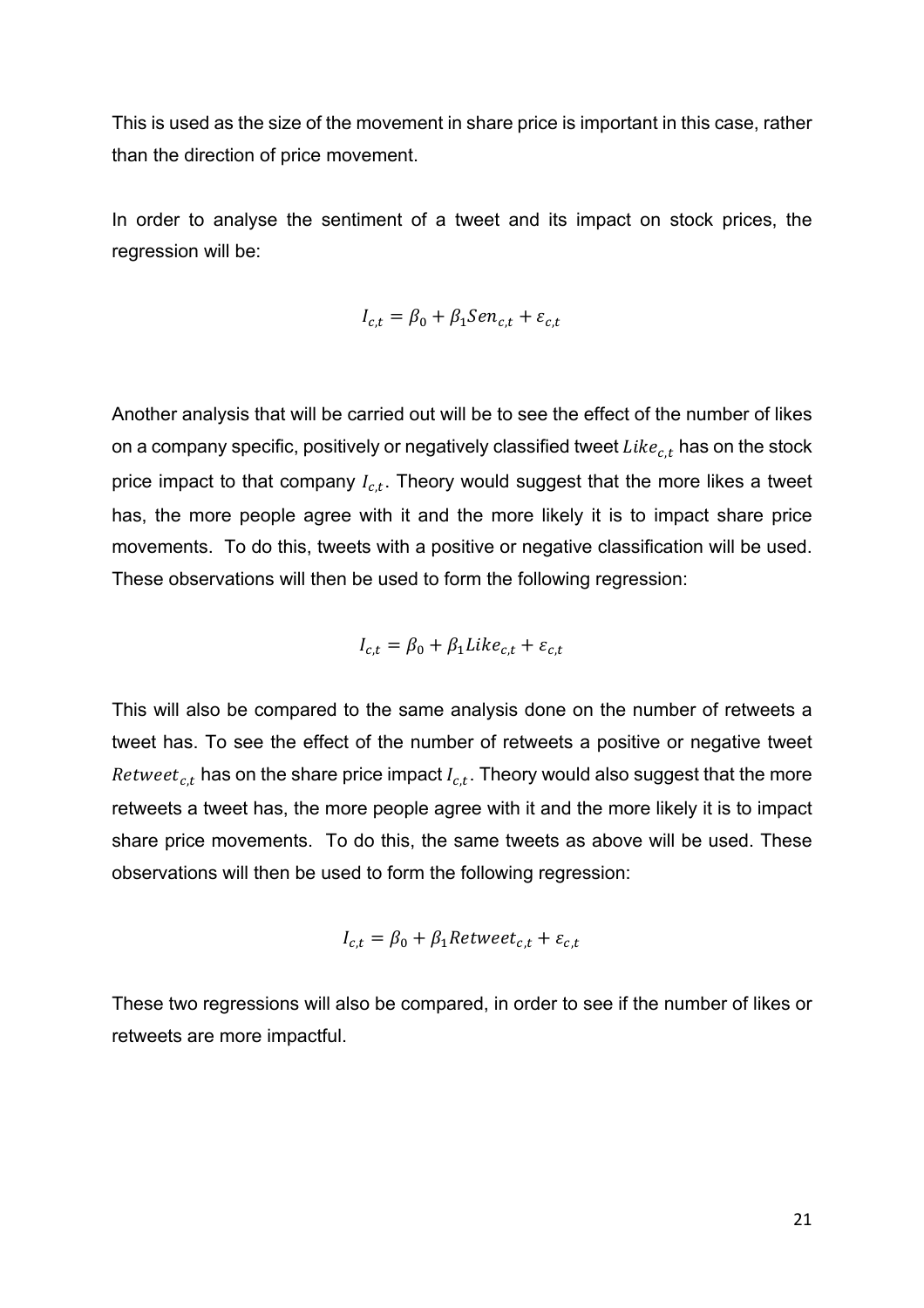## **4. RESULTS AND DISCUSSION**

#### **4.1 The Effect of Twitter Sentiment on 1-Day and 5-Day Returns**



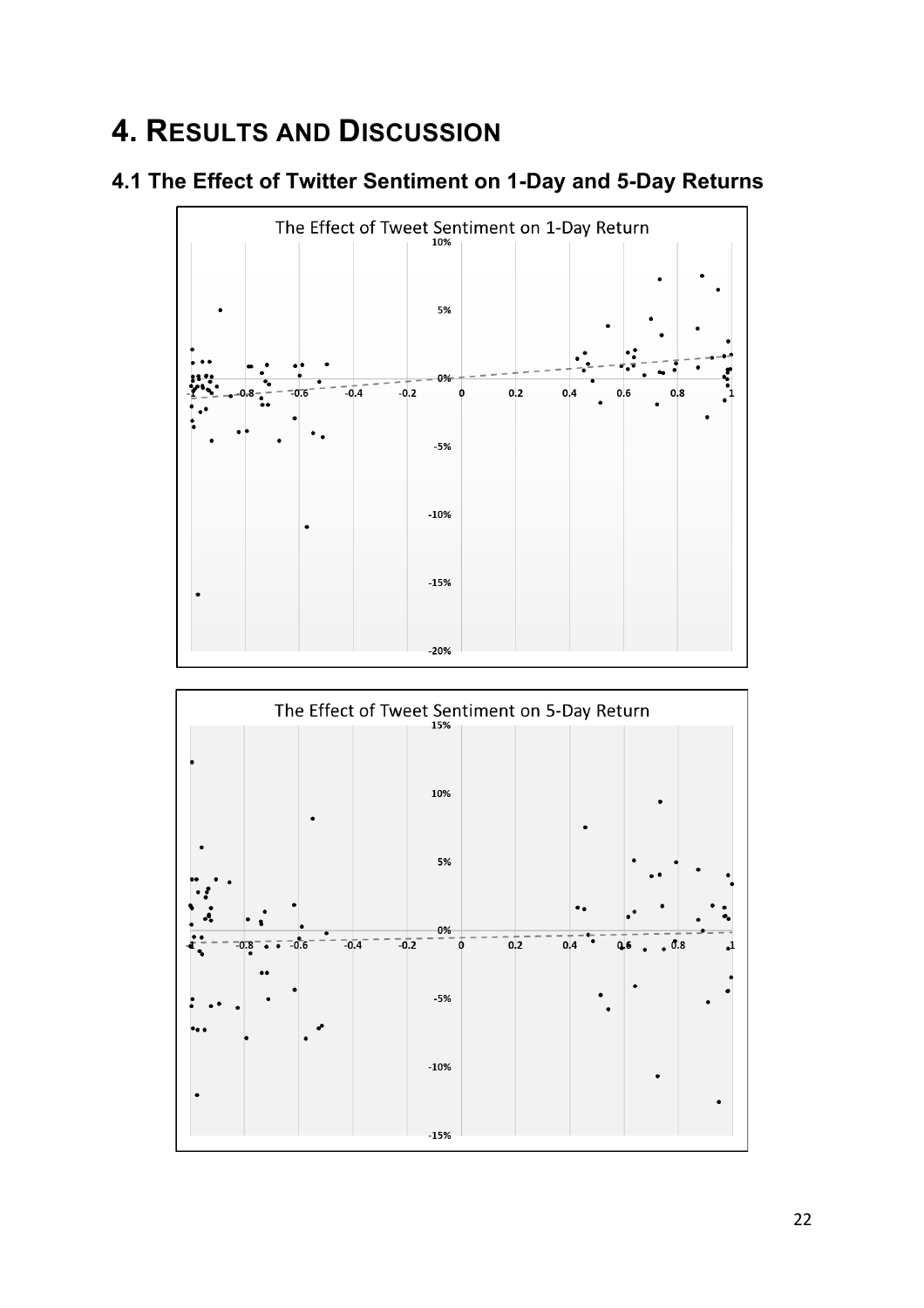|                               | 1-Day           | 5-Day            |
|-------------------------------|-----------------|------------------|
| <b>Coefficient (Std Err.)</b> | 0.0156(0.00367) | 0.00381(0.00589) |
| $ P>$  t                      | 0.000(3sf)      | 0.519            |
| No of observations.           | 90              | 90               |
| <b>R-squared</b>              | 0.170           | 0.0047           |

Results 1: The Effect of Twitter Sentiment on 1-Day and 5-Day Returns (see Appendix 6.2)

The two scatterplots above show the correlation between the sentiment of Donald Trump's tweets (X-axis) and the return of the company tweeted about (Y-axis), over a one-day and a five-day time-period respectively. The table shows a comparison between key statistics of the regression carried out of these two variables. By observation, a clear trend can be seen over a one-day time-period. It shows that generally negative sentiment tweets produce negative returns and positive sentiment tweets produce positive returns.

This is affirmed by the P value of the one-day return as it shows a valid relationship between the sentiment of Donald Trump's tweets and the return of the company tweeted about. The coefficient of this regression would show that on average, across this data set, a tweet with a perfectly positive or negative sentiment  $Sen<sub>ct</sub> = 1$  or  $Sen_{c,t} = -1$  would result in a 1.56% increase or decrease in the price of the stock of the company tweeted about. This however is only an average estimation and not entirely representative of the portfolio, the scatter plot shows a lot of observations where the returns are around 0%, it also shows extreme examples where returns are as great as -16% and +8%.

This meets the expectations set out in this report, as over a number of observations of company specific tweets there is a significant impact in the movement of the share price of those companies. This could be explained by herd mentality as individuals irrationally react to the decisions of others. It can also be explained by rational traders reacting to new information in the marketplace that is tweeted by Trump (Wilhelm, 2011).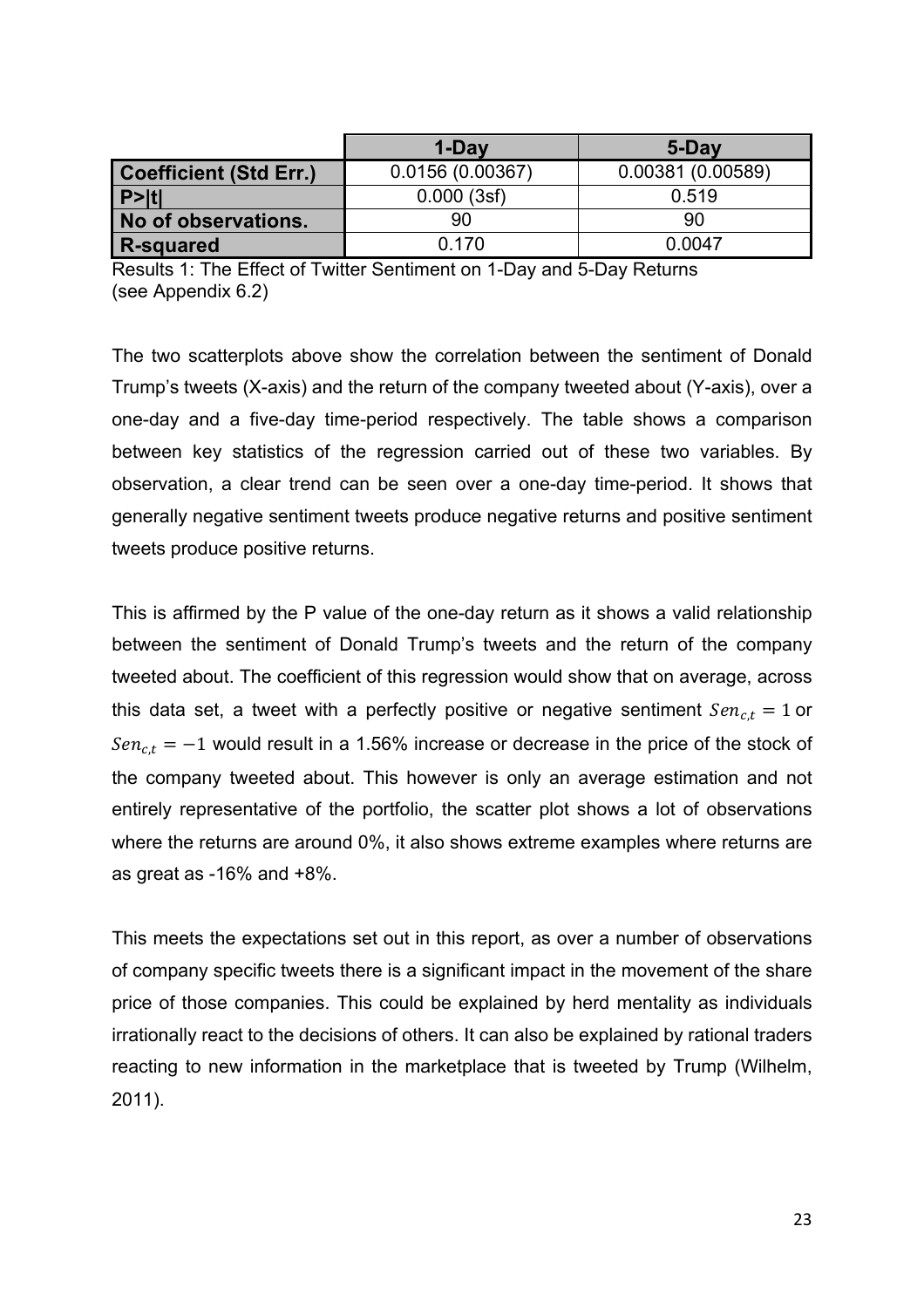By observation of the five-day time-period there is no clear relationship between the sentiment of Donald Trump's tweets and the return of the company tweeted about. Through the regression we can see that the P-value is far too high to be accepted at even a 10% confidence level. This is inline with expectations as the market price recovers to its true value after an initial over reaction to new information or option given by Trump over twitter. Price movements in this framework can be explained by random walk theory as well as the other numerous factors that affect the price of a company's stock. For example, other news released about the company, dividend payments, interest rates and herd mentality (Spitzer, 2013).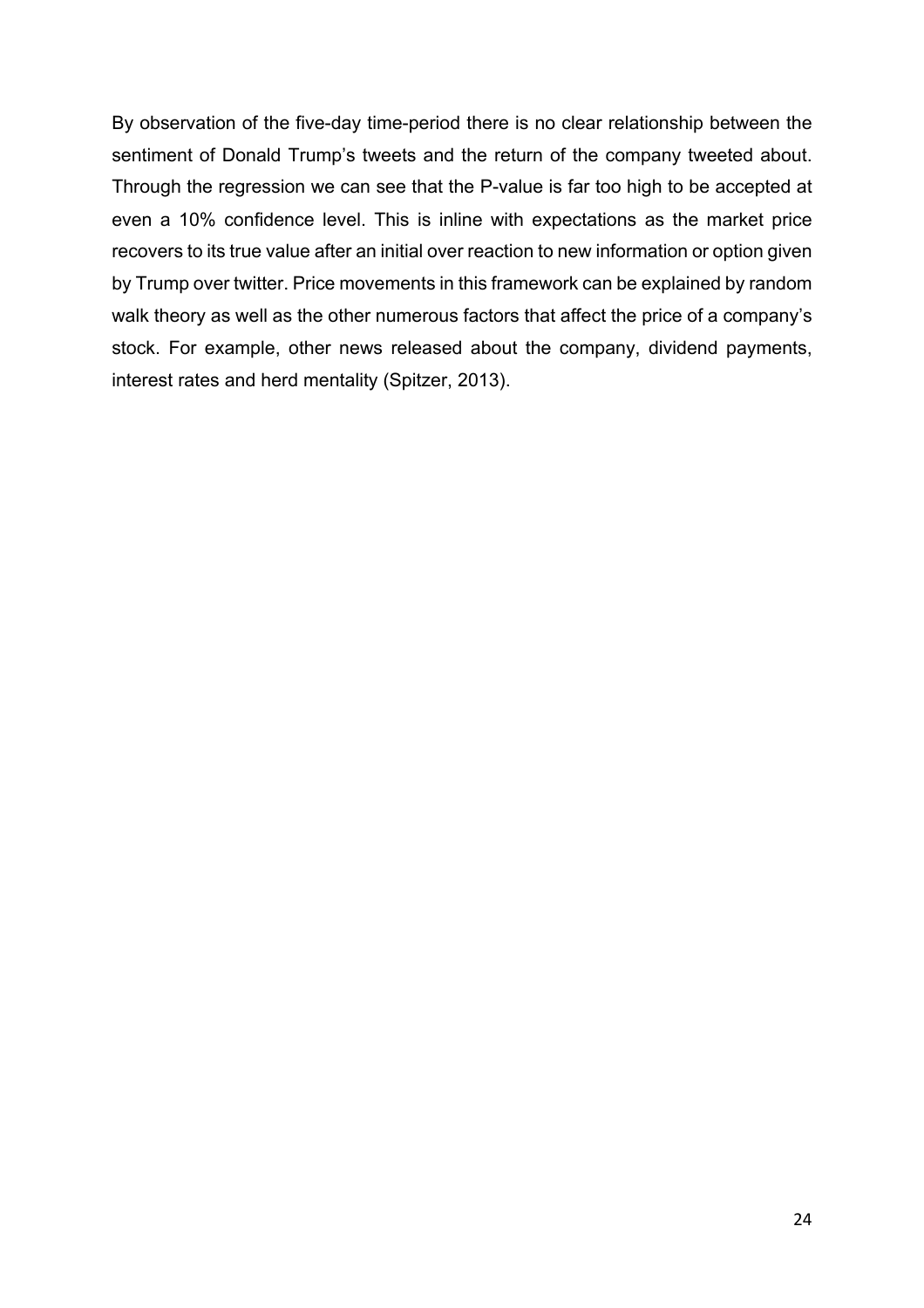### **4.2 The Impact of Positive and Negative Sentiment Tweets on Stock Prices**



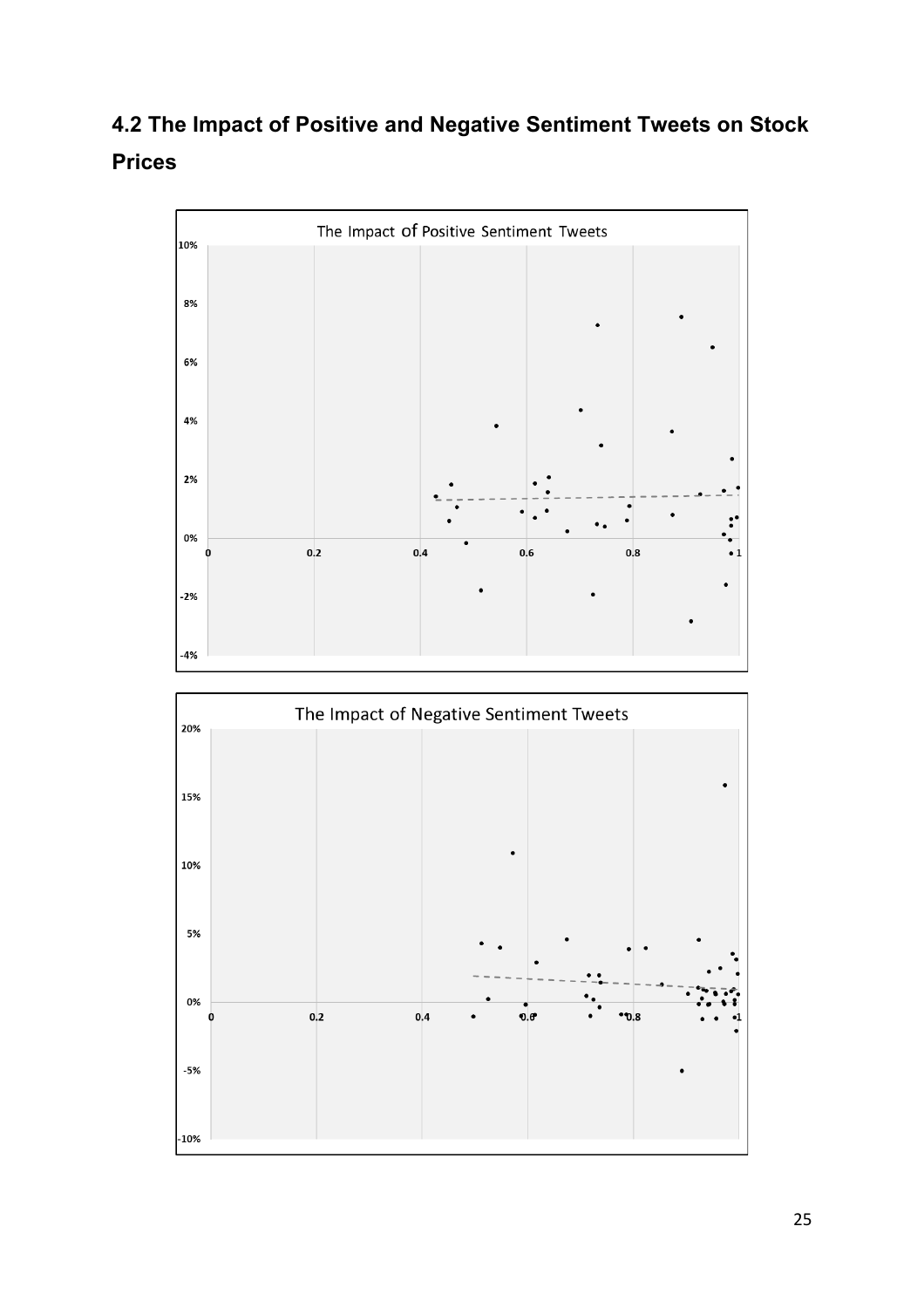|                               | <b>Positive</b> | <b>Negative</b>   |
|-------------------------------|-----------------|-------------------|
| <b>Coefficient (Std Err.)</b> | 0.00279(0.0200) | $-0.0195(0.0276)$ |
| P >  t                        | 0.890           | 0.483             |
| No of observations.           | 38              | 52                |
| <b>R-squared</b>              | 0.0005          | 0.0099            |

Results 2: The Impact of Positive and Negative Sentiment Tweets on Stock Prices (see Appendix 6.2)

The two scatterplots above show the correlation between the sentiment of Donald Trump's tweets (X-axis) and the Impact on the of the company tweeted about (Y-axis), over a one-day time-period for positive and negative tweets respectively. The table shows a comparison between key statistics of the regression carried out of both positive and negative tweets. The observations in this regression are the same 90 observations of the original regression, but this time split by the positively and negatively classified tweets.

By observation there is no clear relationship between the strength of sentiment and a price stock price movement in the direction of the sentiment. Both scatter plots show all by no correlation.

This is highlighted by the P values of both the positive and negative regression. As can be seen, both P values cannot be accepted at the 10% confidence level, indicating the lack of explanatory power. It is also shown by the negative coefficient of the negative tweet analysis. This would imply that the more negative the sentiment of Trump's company specific tweets, the less the impact on negative returns. This would certainly not be expected as there is no rational reason why the share price would decrease less as the strength of the negative sentiment increases.

This Analysis was originally carried out to test whether the effects of positive and negative tweets impact the share price of the company are similar or different. However, after carrying out this analysis, it is apparent that when the sentiment classification is isolated; the strength of sentiment is not correlated to the impact it has on the share price of the company. This means that for example, a stronger negative sentiment doesn't directly imply a greater decrease in company share price.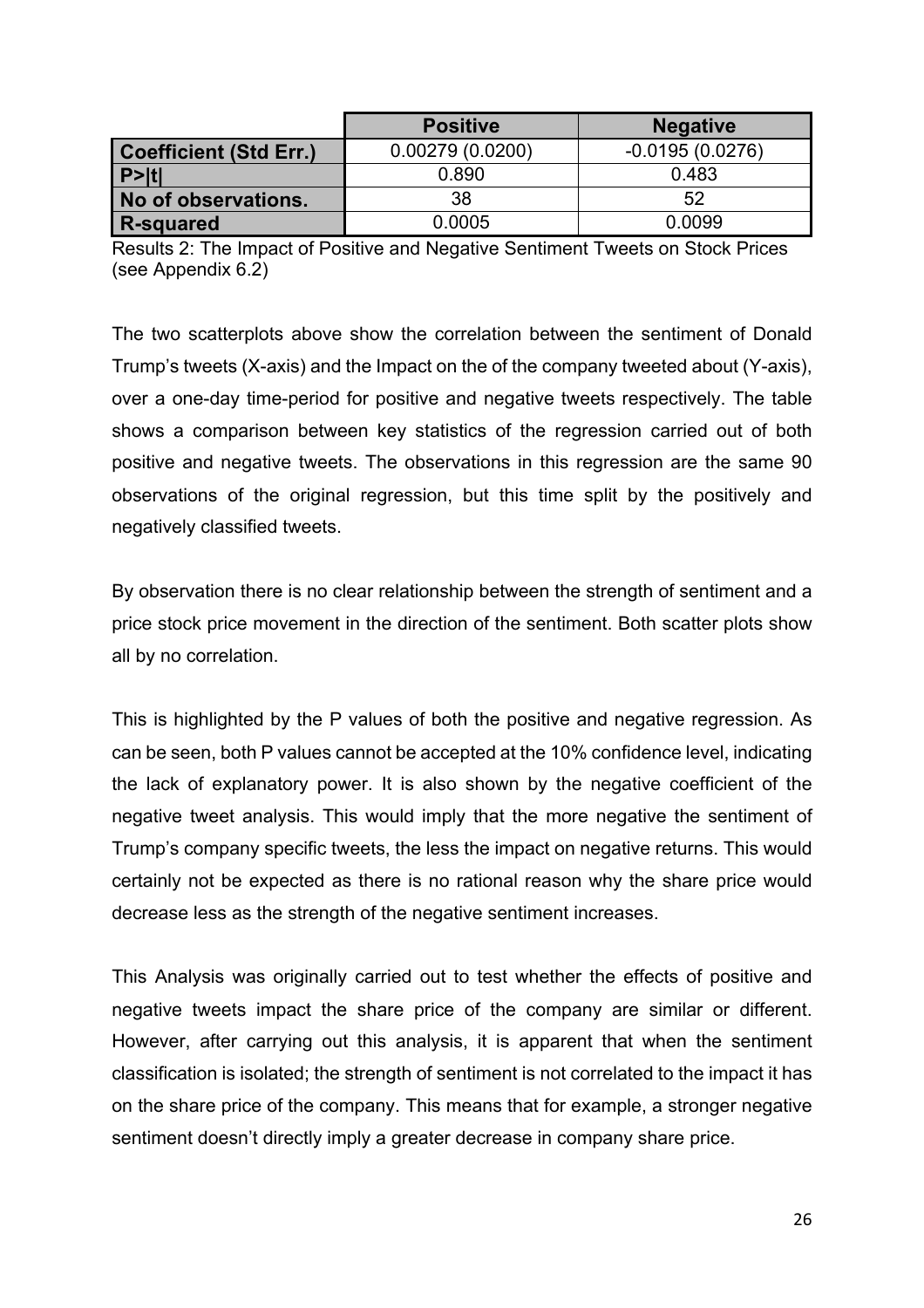Given the results of the previous regression, where it was shown that there is a relationship between the sentiment of a tweet and the change in share price this causes. The results of this test would imply that the sentiment classification can be used broadly to predict the direction of stock price movement. However, the specific scores cannot be used cannot be used to accurately predict the size of the movement. This is likely due to the number of factors that will impact the price of a company's stock as mentioned previously.

To remedy this a number of control variables could be introduced the model. This would help to further isolate the tweet specific impact on the stock price. In addition to the S&P 500 index which is already accounted for in the return's formula, this could include an industry specific index for the company being tweeted about, the number of news headlines or articles about a company in a given time period, or any other proxy to capture the overall perception of traders at the time they are tweeted about (De Long, 1988).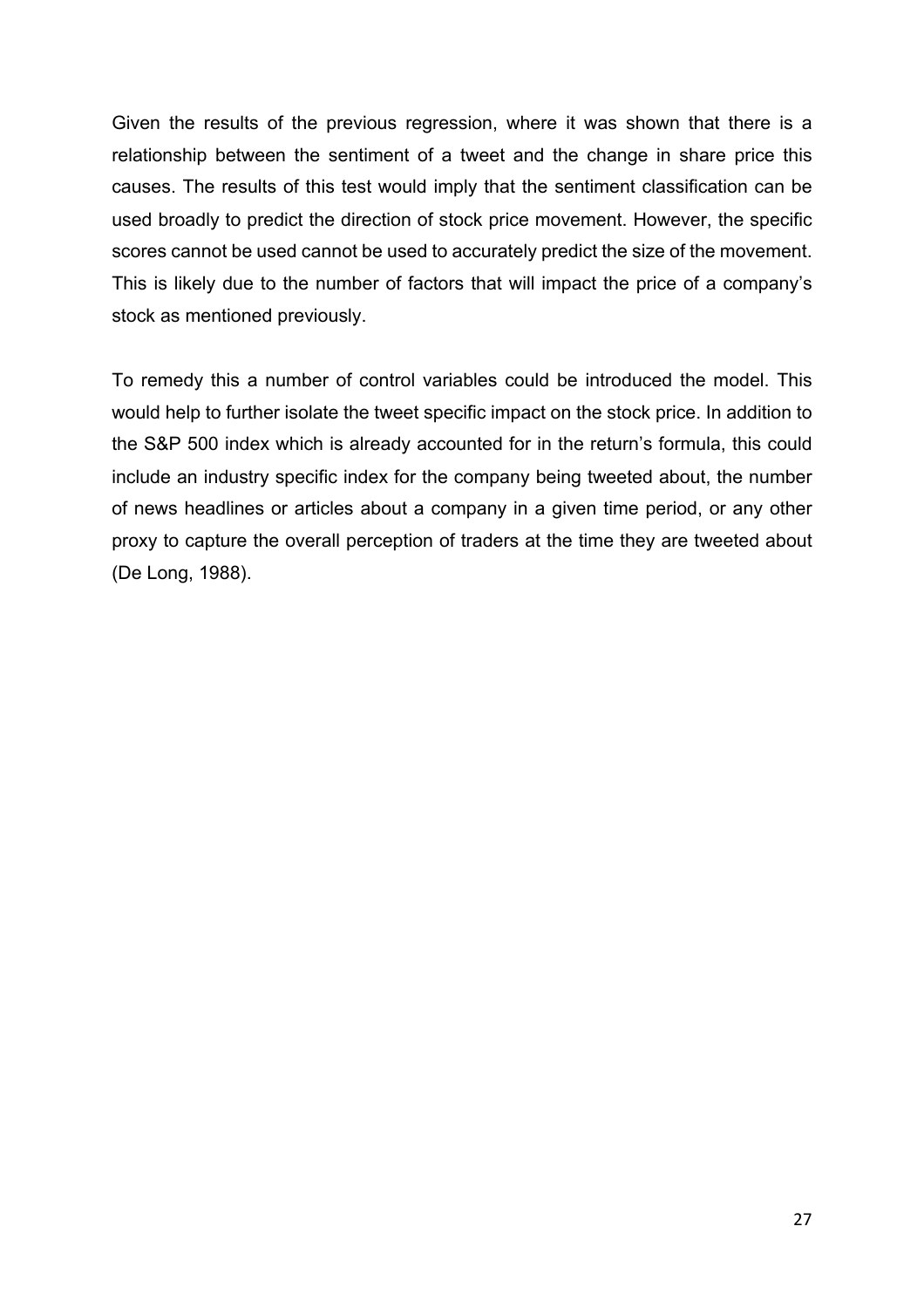



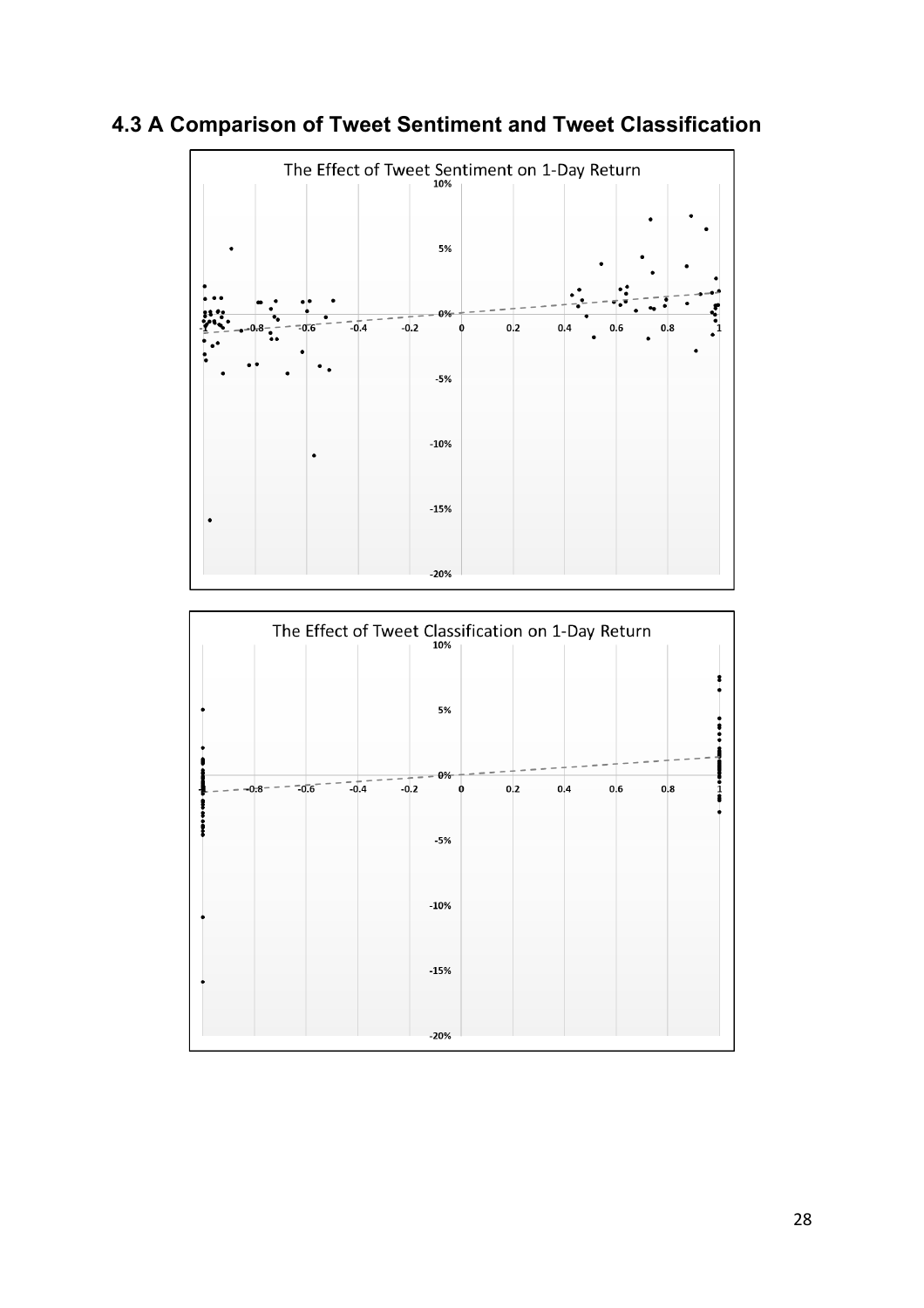|                               | <b>Sentiment Strength</b> | <b>Sentiment</b><br><b>Classification</b> |
|-------------------------------|---------------------------|-------------------------------------------|
| <b>Coefficient (Std Err.)</b> | 0.0156(0.00367)           | 0.0134(0.00298)                           |
| P >  t                        | 0.000(3sf)                | 0.000(3sf)                                |
| No of observations.           | 90                        | 90                                        |
| <b>R-squared</b>              | 0.170                     | 0.187                                     |

Results 3: A Comparison of Tweet Sentiment and Tweet Classification (see Appendix 6.2)

The above regression is now carried out to compare models that use the sentiment strength to predict the size of the price movement; to a model that uses a dummy variable for positive and negative to indicate price direction. The scatter plots show the same returns, simply with all sentiment scores given as  $Sen_{c,t} = 1$  or  $Sen_{c,t} = -1$ in the second model.

By comparing the key statistics of the two models, it can be seen that they are very similar, both in terms of the coefficients and R-Squared values produced by the regression analysis. The R-squared values imply that the Dummy variable model is a slightly more suitable model, however this difference is so marginal that it is arbitrary to use this value to assume one model is better than the other. The coefficients are also similar showing that a perfectly positive or negative sentiment would result in an increase or decrease of 1.56% or 1.34%. Again, these coefficients do not offer much separation between the models.

Due to the similarity of the two summary statistics the best model should be decided by theory. As was previously explained in the analysis of the positive and negative tweets, it would appear that the specific sentiment strengths cannot be used in order to predict specific price movements. Due to this, despite the similarity of the summary statics, it would appear that using the sentiment classification of "positive" or "negative" would be a more suitable way to predict the way stocks are affected by Donald Trump's tweets.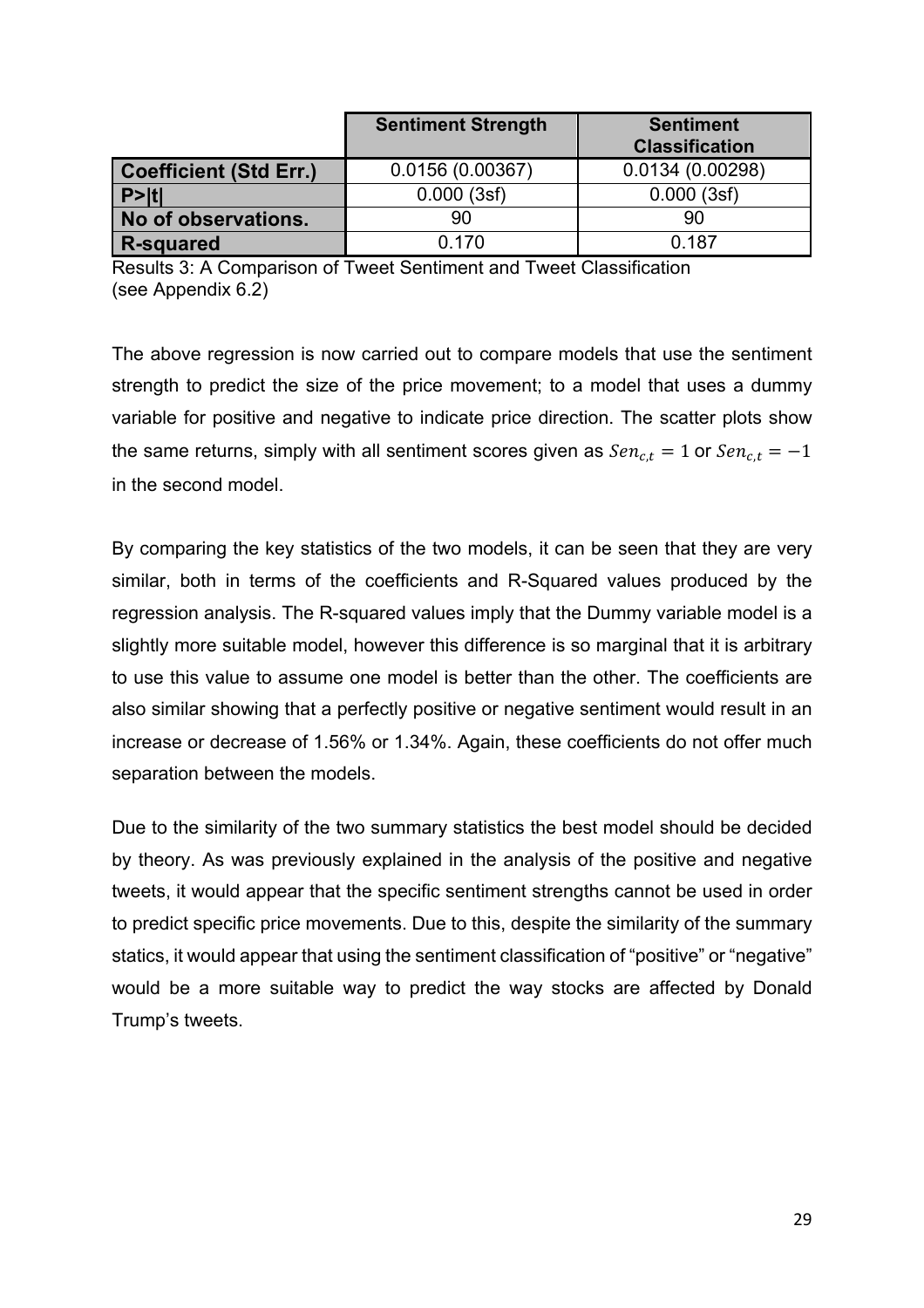#### **4.4 The Impact of Neutral Sentiment Tweets on Stock Prices**



|                    | Results 4: The Impact of Neutral Sentiment Tweets on Stock Prices |  |
|--------------------|-------------------------------------------------------------------|--|
| (see Appendix 6.2) |                                                                   |  |

**R-squared** 0.0068

The above is an analysis of Trump's Neutrally classified tweets about companies, investigating the impact this has on stock prices of the companies that are tweeted about. Both the scatterplot and the summary statistics in the table below show no correlation between the strength of the neutral sentiment and the return on stock price. Supporting this is the huge P-value of 0.934 and the very low R-squared value of 0.0003, which would indicate almost no explanatory power of how neutral a tweet is when looking at the impact it has on a stock price change.

The coefficient of this regression is however negative, in line with expectations and implying that the more neutral a tweet is the less the impact on the price of a company's stock. When looking at these results, it is hard to ignore the number of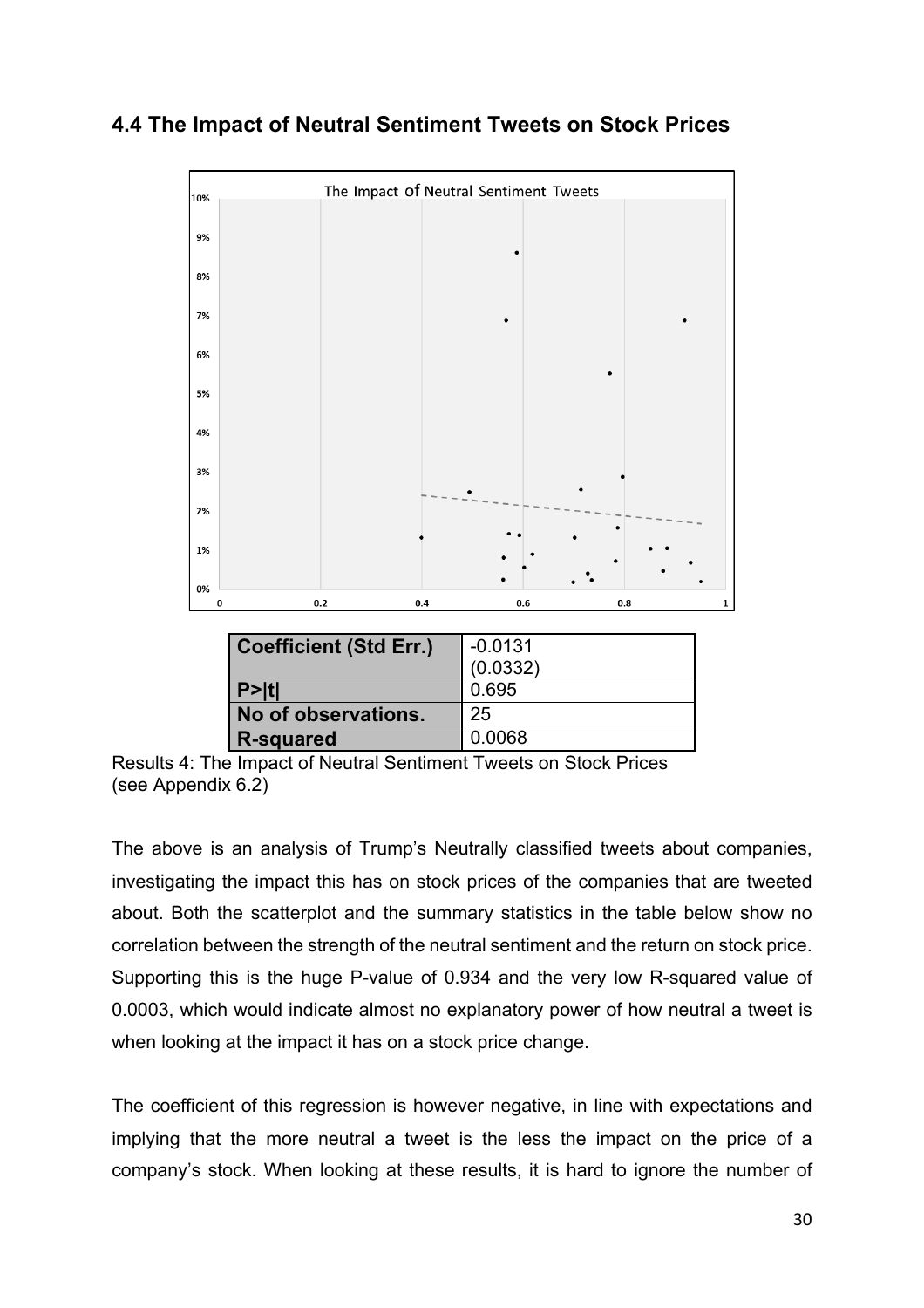other factors that will affect the stock price and the potential reasons trump may have for tweeting neutrally about a company. It could be the case the when there is news concerning a company which would impact their stock price, Trump may tweet about it but without clearly being positive or negative. This would mean the underlying news or cause would be the reason for the price movement, rather than Trumps tweet. Due to the P-value and R-squared value being so low in the model, indicating large inefficiencies; this is a much more likely scenario.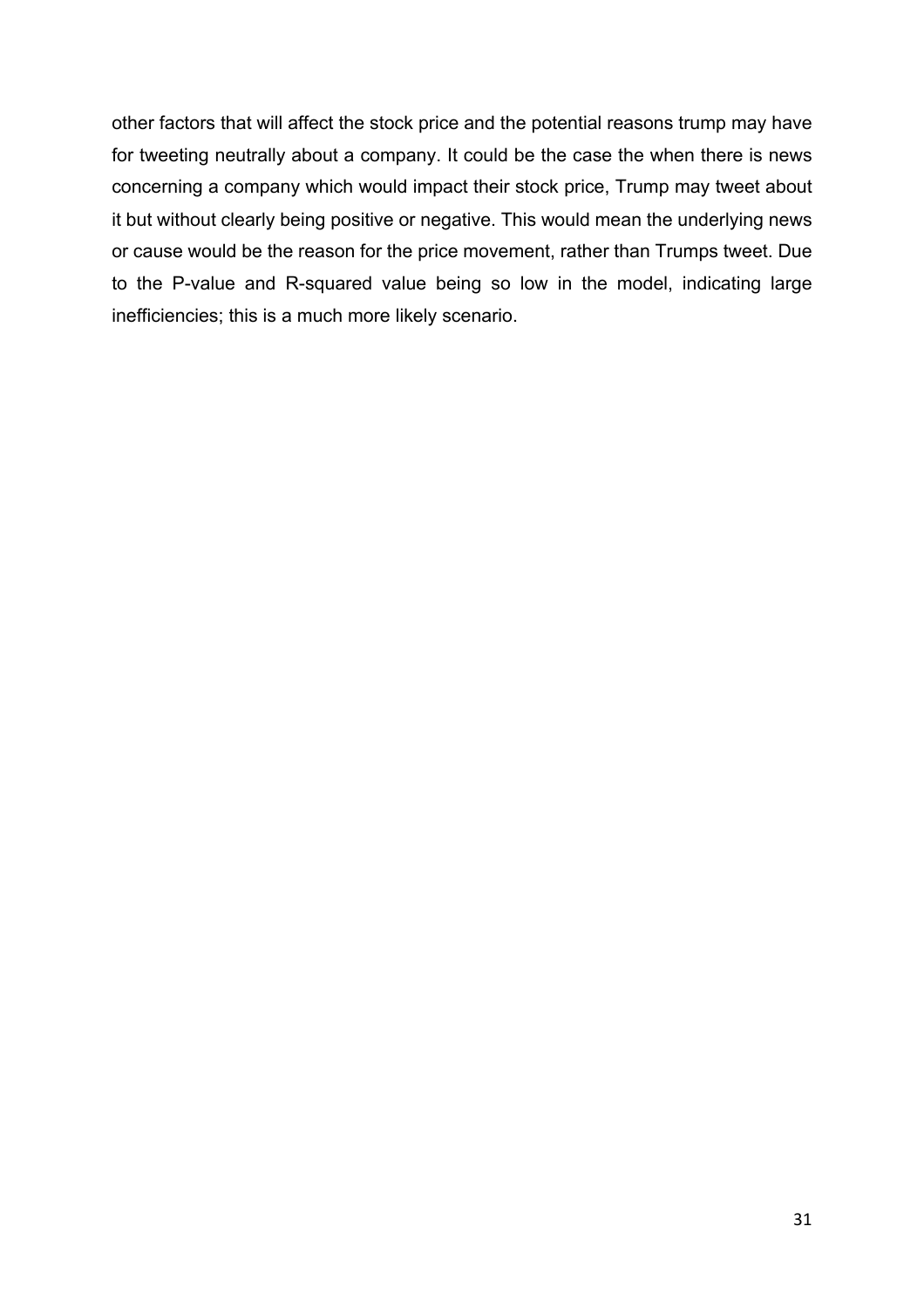

#### **4.5 The Impact of Likes and Retweets on Stock Prices**

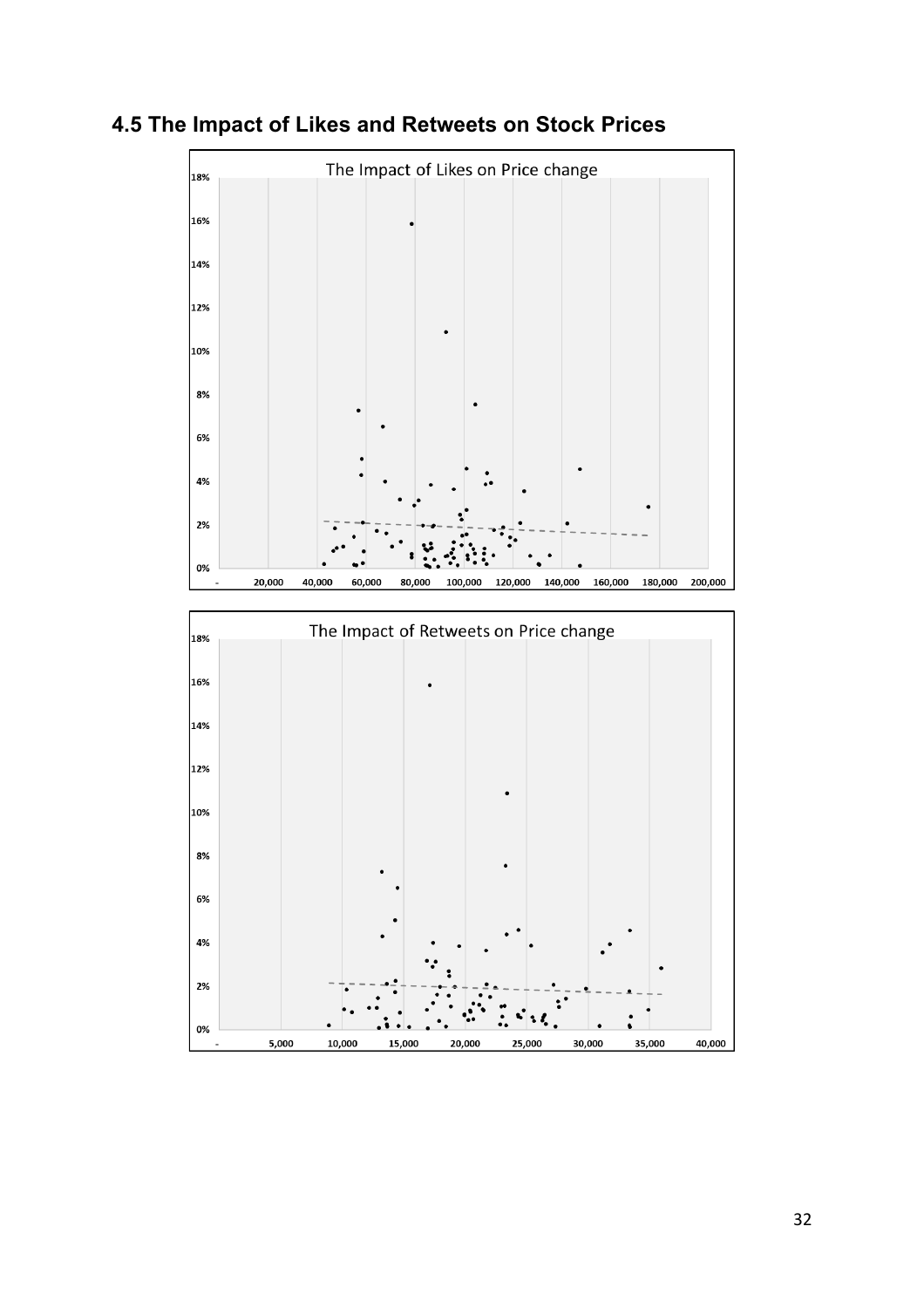|                               | <b>Likes</b>   | <b>Retweets</b> |
|-------------------------------|----------------|-----------------|
| <b>Coefficient (Std Err.)</b> | $-0.000000489$ | $-0.000000697$  |
|                               | (0.000000101)  | (0.000000508)   |
| P>  t                         | 0.628          | 0.637           |
| No of observations.           | 90             | 90              |
| <b>R-squared</b>              | 0.0027         | 0.0025          |

Results 5: The Impact of Likes and Retweets on Stock Prices (see Appendix 6.2)

The above is an analysis of the number of likes and retweets a tweet has, when it is a positive or negative tweet from Trump pertaining to a company, and the impact this has on stock price. Both the scatterplots above and the summary statistics table show no evidence of a relationship between the number of likes and retweets to the impact on stock price. This observation is upheld by the respective P-values of the two regressions of 0.628 and 0.637. These are high P-values which means the cannot be accepted at even the 10% confidence interval. Also, the respective R-squared values are 0.0027 and 0.0025 which indicate highly inefficient models with no explanatory power.

By observation of both the scatterplots and the summary statistics, and also through theoretical reason there is a strong correlation between the number of like and retweets. This means if both like and retweets are introduced into the same model there would be a high level of multicollinearity between the two variables. This would mean if the variables are to be include in a similar future model then only one should be included due to potential inefficiencies. Despite this, it would not be recommended that either like are retweets be included in a future model as there is no apparent relationship in this model.

The coefficients in this analysis are both negative, however both are so close to 0 that this would be assumed to be a no relation coefficient. This is not in line with expectations as we would expect that the more likes or retweets a tweet has; the more people agree with its message and the greater the impact would be on the stock price.

There may also be no relationship as the number of likes are not an accurate proxy for the attitudes and agreement of traders. This would mean that the twitter audience of "likers" and "retweeters" may not necessarily represent traders that will actually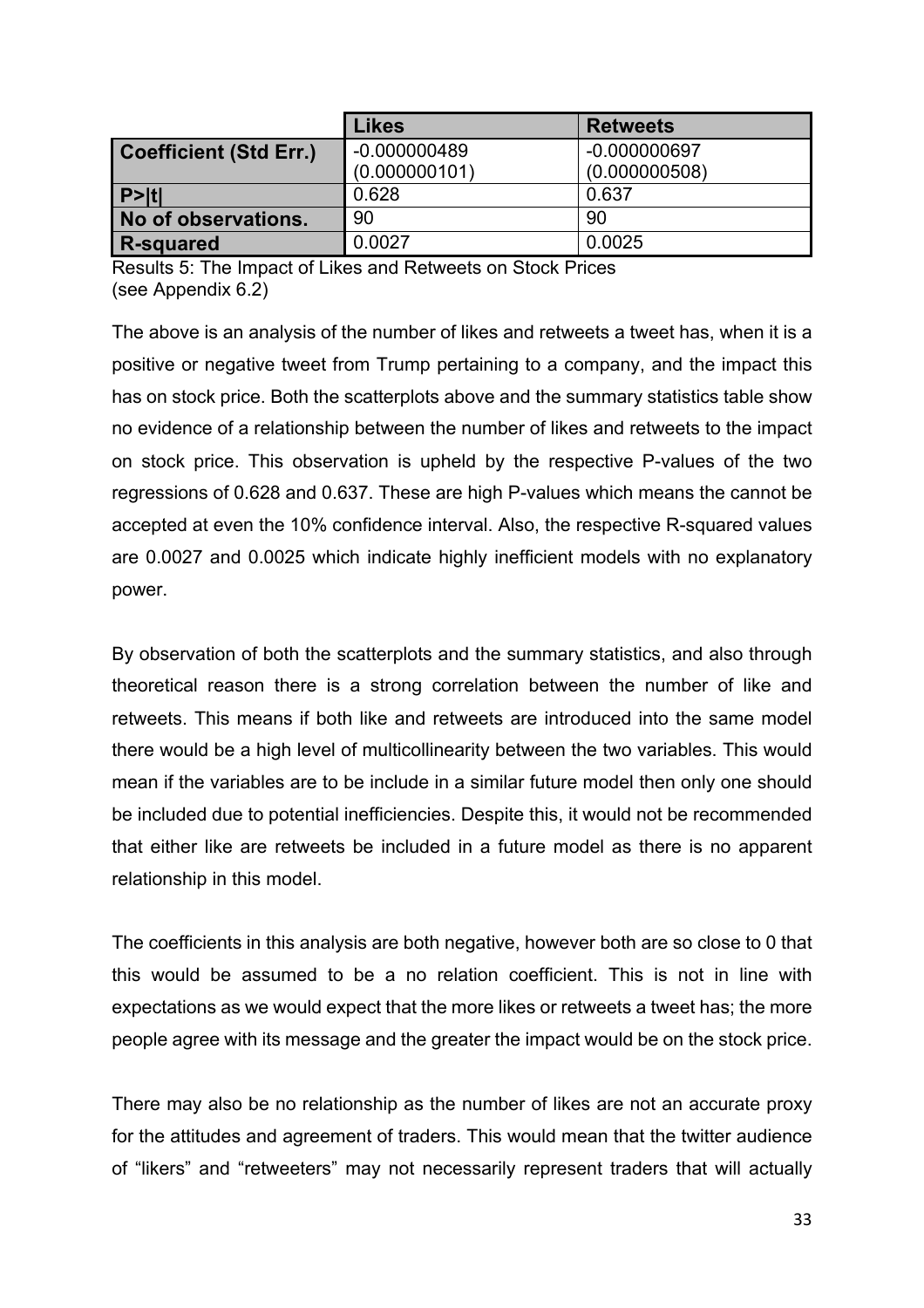impact the price of a company's stock. There is also the problem of the number of likes and retweets not being the number as of the day after the tweet. This would be a more accurate way of estimating price movements as future likes and retweets after the price impact is measured would not affect this price impact.

### **5. CONCLUSION**

Firstly, the research in this report is an estimation of the effects of Trump's tweets on the companies tweeted about. It is therefore important to emphasise that the results of this research may offer insight in this area but are not definitive. Despite this, there certainly appears a relationship between his comments and the price movement, however it would seem that these movements cannot be calculated accurately by the sentiment, likes or retweets of the associated tweets. This means that Sentiment classification can be used as signalling mechanism of the direction of price movements, rather than individual sentiment scores being used being to reflect the exact movement of the stock price. Initially this would seem to be in line with EMH assumptions, as traders react to new available information, buying and selling stock appropriately and therefore affecting the price of the stock (Fama, 1998).

However, there appears to be a difference in the ways in which traders react within a 1-day and a 5-day time period. This would suggest an initial overreaction by traders and some elements of a herd mentality before a readjustment of views days after the tweet (Hoffmann, 2015). EMH assumptions would this should not happen, and that traders will always react instantly to the correct magnitude of the given new information. This then gives scope for a buy-sell strategy within the stock exchange as the actions of traders and movements of become more predictable and consistent within this framework.

Estimating stock price movements is an extremely complicated and imperfect science due to the number of factors and facets that dictate prices, which come from bother rational reasoning. This highlights the importance and significance of the findings of this report, as its research has found an innate behaviour of traders which is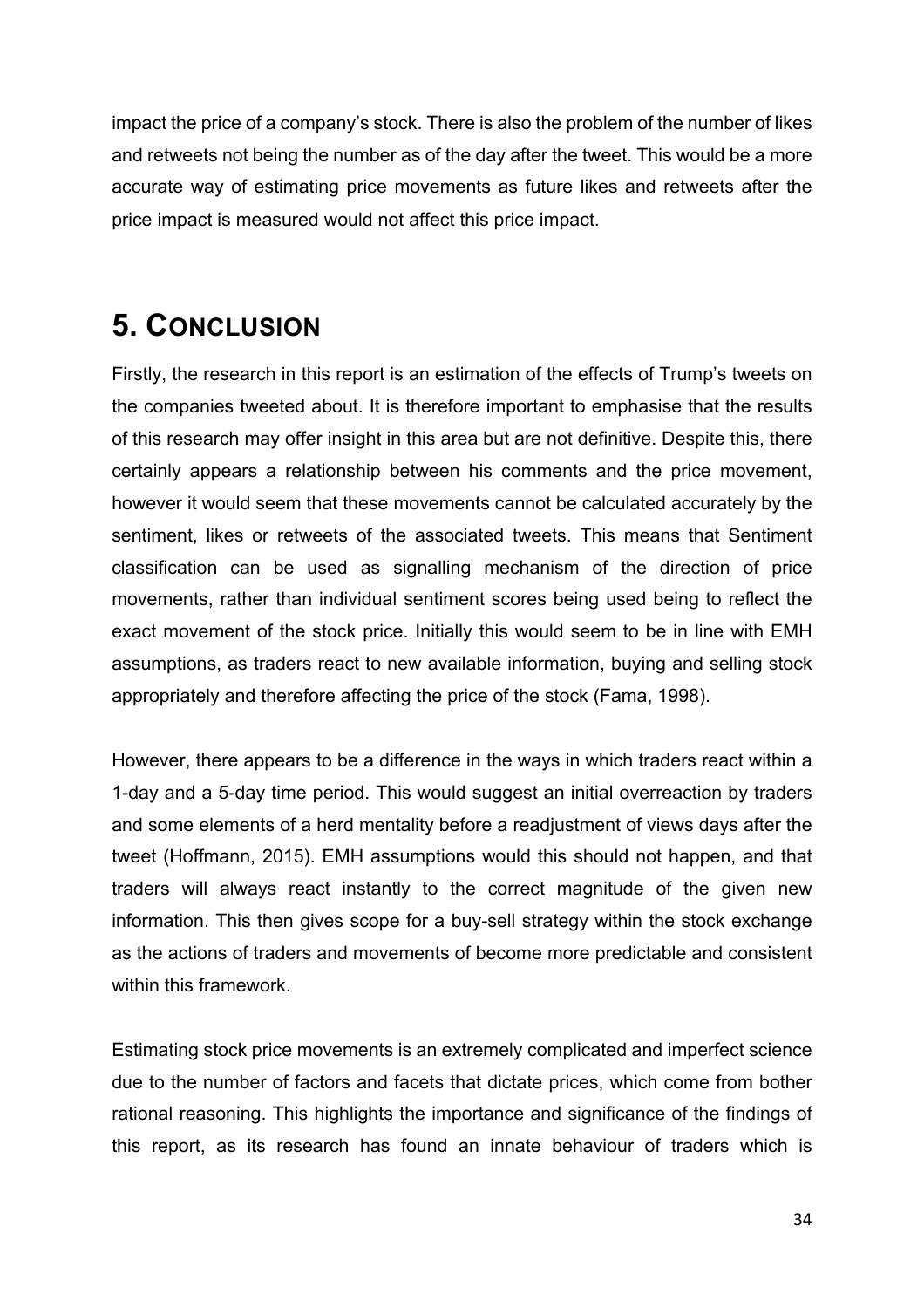predictable in the short term. Where behaviour is predictable it can be exploited by traders to make a profit (Chiang, 1988).

#### **5.1 Calls for Future Research**

The main purpose of these findings should be to inform and influence a buy-sell strategy. This would be to approximate and capitalise on the aggregate actions of traders following a company specific tweet with a strongly positive or negative sentiment. In order to do so, the findings of this research would have to be developed and made more sophisticated so that more accurate pricing predictions can be calculated. With this more sophisticated model, tweets could be analysed in at the time of tweeting and be used to calculate buy-sell conditions.

A development of the sentiment tools used could be necessary in a more sophisticated model. This is because if a tweet has a general positive sentiment, for example, phrases like "the great American people"; however, a company is slandered within this tweet. This could result in a positive sentiment classification, despite the company specific sentiment being negative and a likely negative impact of the stock price of the company. This could be called a misclassification as the sentiment analysis tool does not look at the sentiment explicitly pertaining to the companies. A more sophisticated sentiment analysis tool may be able to separate the general sentiment of a text from the company specific sentiment. This would lead to more accurate findings in the analysis of this report.

Another development of the text analysis methods used in this model would be subjectivity analysis. EMH assumptions would suggest that all traders are rational and therefore able to separate the subjective from the objective. Traders should understand that a more subjective tweet is based on opinion rather than facts and substantial information. This would mean that the more subjective a tweet is the less the impact should be on the stock price movement. With this considered subjectivity analysis could also be carried out and used in order to make estimations of future stock prices more accurate.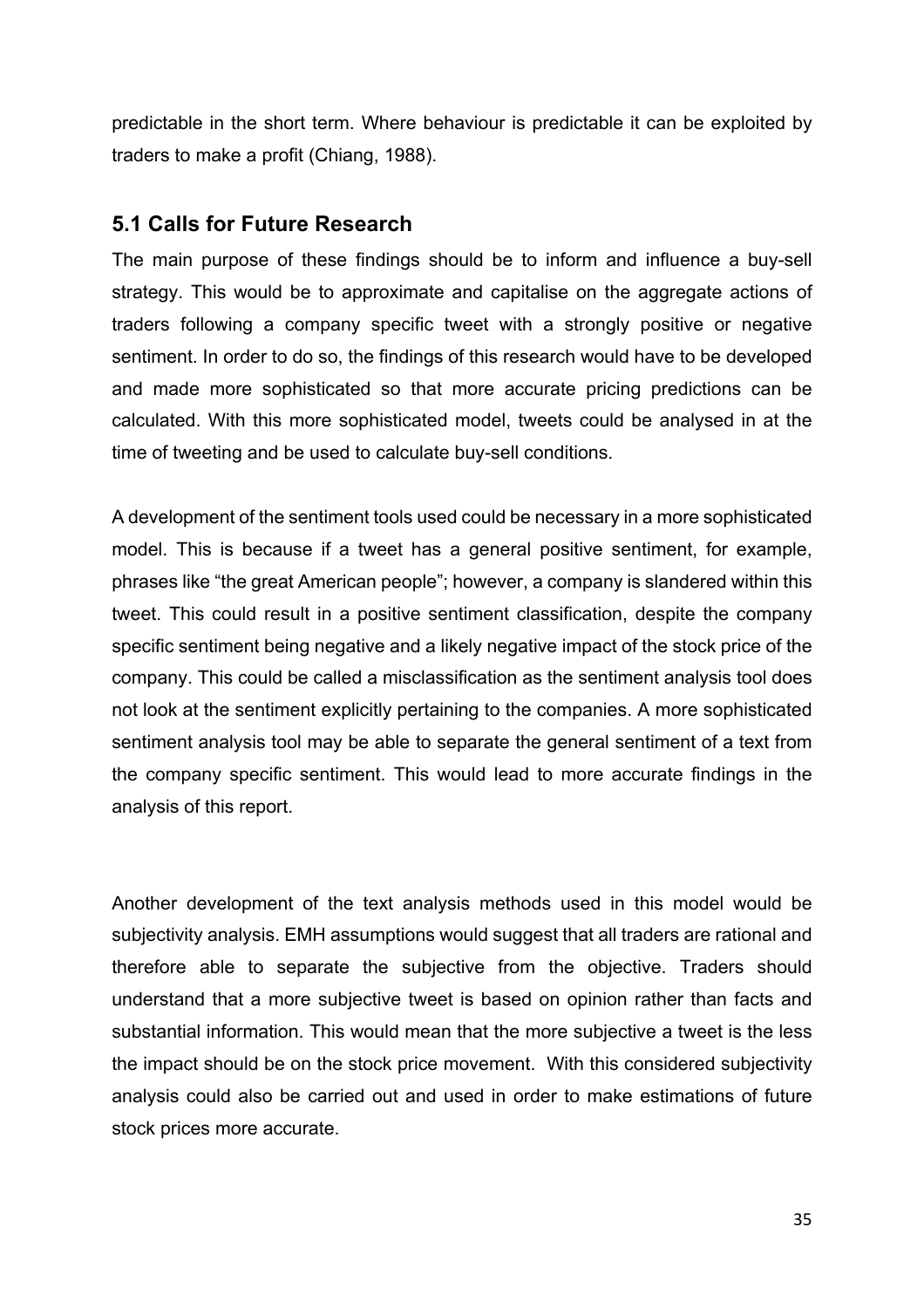Fleets have also been recently introduced to twitter, this is a tweet which disappears after 24 hours, this could also be introduced into the model as a dummy variable in order to assess the effect this condition has on its effect on traders. This is an example of how such a model would have to adapt to changes in the platform in order to remain effective.

Finally, many more variables would need to introduce into the model in order to try account for the many other factors that can influence the price of a stock. In a perfect model, variables would account for news headlines and other new information pertaining to the company would be considered. Also, a proxy for the confidence of traders towards both the company and industry would be included. There are other additional factors which would influence stock price such as the timing of dividend payment and macro variables like interest rates and inflation.

The scope of further investigation in this area is huge, several other individuals could be analysed to develop the findings of this report. In a world of increasing influencers this could be useful to understand if these effects are consistent amongst a host of influential individuals. This would also broaden the range of tweets which could be analysed and lead to a more frequently active buy-sell tool. In future research I would recommend a similar investigation of the other individuals in *Table 1*. Who are both on the Time100: Most Influential People in the World shortlist and the one of the 100 most followed individuals on twitter. Additionally, any other well followed individual who posts information and opinion pertaining to companies and financial markets.

This analysis could also then be carried out on news stories, financial reports, interviews and any other new information available to traders with text that can be analysed and that may have influence on the decisions of traders.

Overall this report and research accomplished its aims and objectives in identifying a relationship between the sentiment of Donald Trump's tweets and the impact this has on the stock price of the company that is tweeted about. This is evidence to the contrary of Fama's Efficient market hypothesis. However, I feel these findings are just the start of a far more sophisticated analysis by which a trading strategy can be built, trading in real time as tweets are other information are published to the public.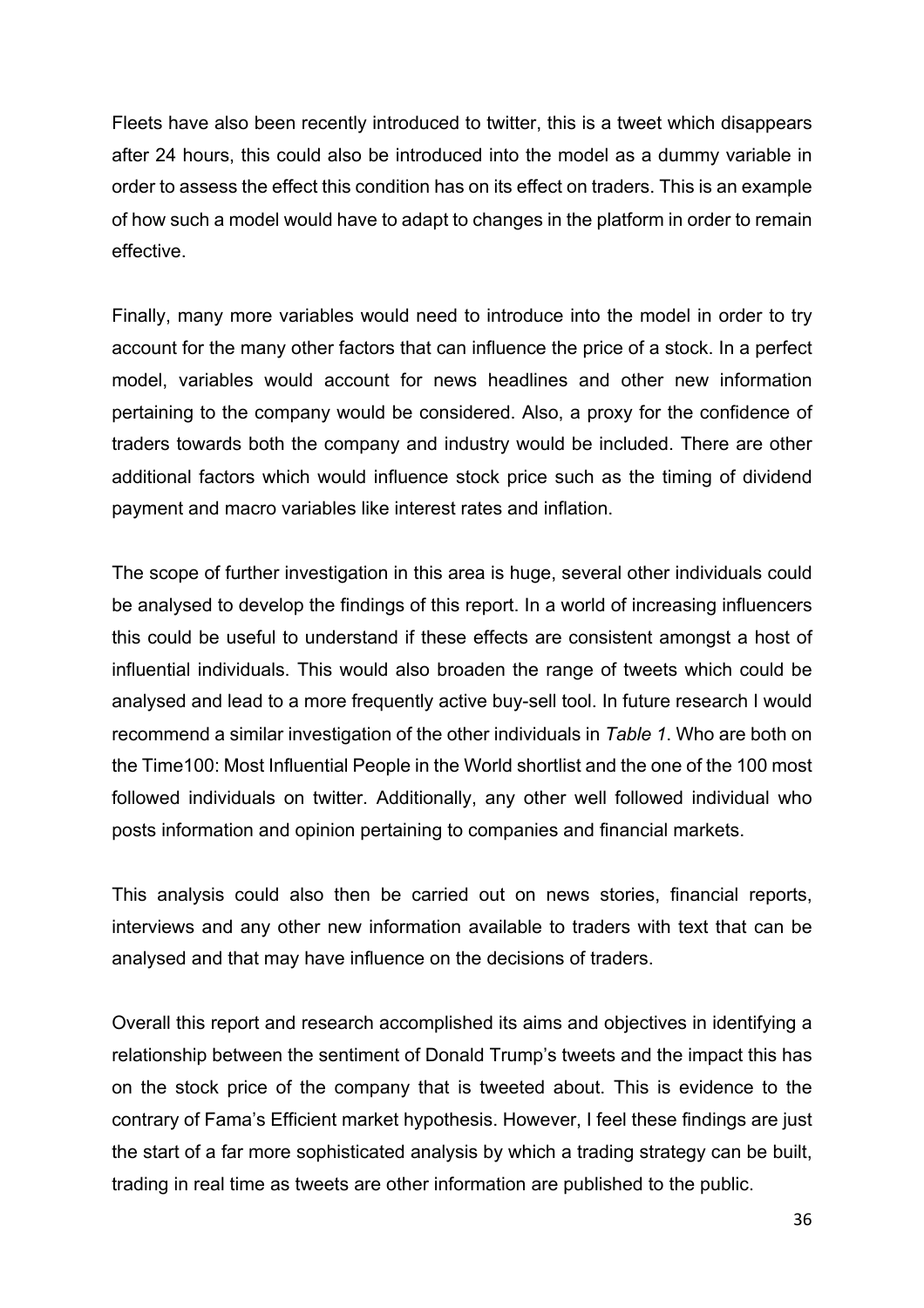## **6. APPENDIX**

#### **6.1 Formulas**

**Formula 1:**  =SUMPRODUCT(--ISNUMBER(SEARCH(E1,\$D3)))

Where;

E1= Full Company Name

\$D3= the tweet

#### **Formula 2:**

=@INDIRECT(ADDRESS(1,MATCH(1,A1:S1,0)))

Where;

A1:S1= The range of outputs from *Formula 1* 

#### **Formula 3:**

```
=IF(SUMPRODUCT(--ISNUMBER(SEARCH(E$2,$D3)))=0,SUMPRODUCT(--
```
ISNUMBER(SEARCH(E\$1,\$D3))),SUMPRODUCT(--ISNUMBER(SEARCH(E\$2,\$D3))))

Where;

E1= Full Company Name

E2= Shorthand Name

\$D3= the tweet

#### **6.2 Tables**

\*Disclaimer\* Unfortunately the Stata output was unable to be inserted because of the closure of university facilities due to the Coronavirus

All tables were already created as a result of these Stata outputs, highlighting the most useful and necessary information.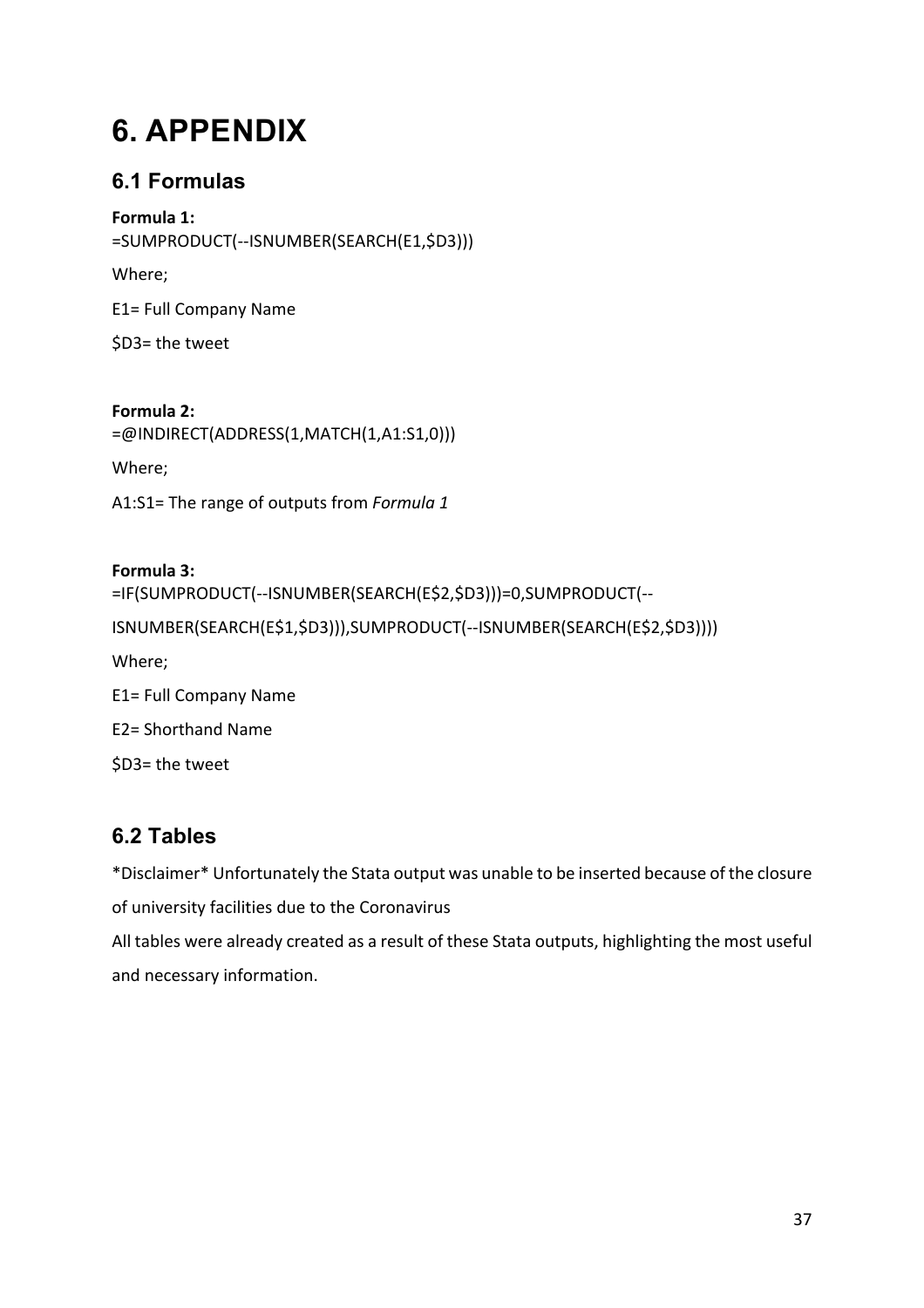## **7. REFERENCES**

Alrabadi, D. W., 2010. Systematic Liquidity Risk and Stock Price Reaction to Large One-Day Price Changes: Evidence from London Stock Exchange.. *University of Bradford,* pp. 1-34.

Bloomberg, 2019. *JPMorgan Creates 'Volfefe' Index to Track Trump Tweet Impact.* [Online] Available at: https://www.bloomberg.com/news/articles/2019-09-09/jpmorgan-createsvolfefe-index-to-track-trump-tweet-impact

Bollen, J. & Mao, H., 2011. Twitter mood as a stock market predictor. *Computer,* pp. 91-94.

Bollen, J., Mao, H. & Zeng, X., 2011. Twitter mood predicts the stock market. *Journal of computational science,* pp. 1-8.

Bowley, G., 2010. *Computers That Trade on the News,* s.l.: New York Times.

Cheng, P. & Deets, M., 1971. Portfolio returns and the random walk theory. *The Journal of Finance,* pp. 11-30.

Chen, R. & Lazer, M., 2013. Sentiment analysis of twitter feeds for the prediction of stock market movement. *Stanford edu Retrieved.* 

Chiang, R. &. V. P. C., 1988. Insider holdings and perceptions of information asymmetry: A note. *The journal of finance,* 43(3), pp. 1041-1048.

Citigroup, 2019. *JPMorgan Creates 'Volfefe' Index to Track Trump Tweet Impact.* [Online] Available at: https://www.bloomberg.com/news/articles/2019-09-09/jpmorgan-createsvolfefe-index-to-track-trump-tweet-impact

Dang, H. & Lin, M., 2016. Herd mentality in the stock market: On the role of idiosyncratic participants with heterogeneous information. *International Review of Financial Analysis,* pp. 247-260.

Datahub, 2019. S&P 500 Companies with Financial Information. [Online] Available at: https://datahub.io/core/s-and-p-500-companies#data

De Long, J. B. S. A. S. L. H. &. W. R. J., 1988. The survival of noise traders in financial markets. *The Journal of Business,* Volume 64.

DeMarzo, P. M., Vayanos, D. & Zwiebel, J., 2003. Persuasion Bias, Social Influence, and Unidimensional Opinions. *The Quarterly Journal of Economics,* pp. 909-968.

Fama, E. F., 1970. Efficient capital markets: A review of theory and empirical work. *The journal of Finance,* 25(2), pp. 383-417.

Fama, E. F., 1995. Random walks in stock market prices. *Financial analysts journal,* pp. 75- 80.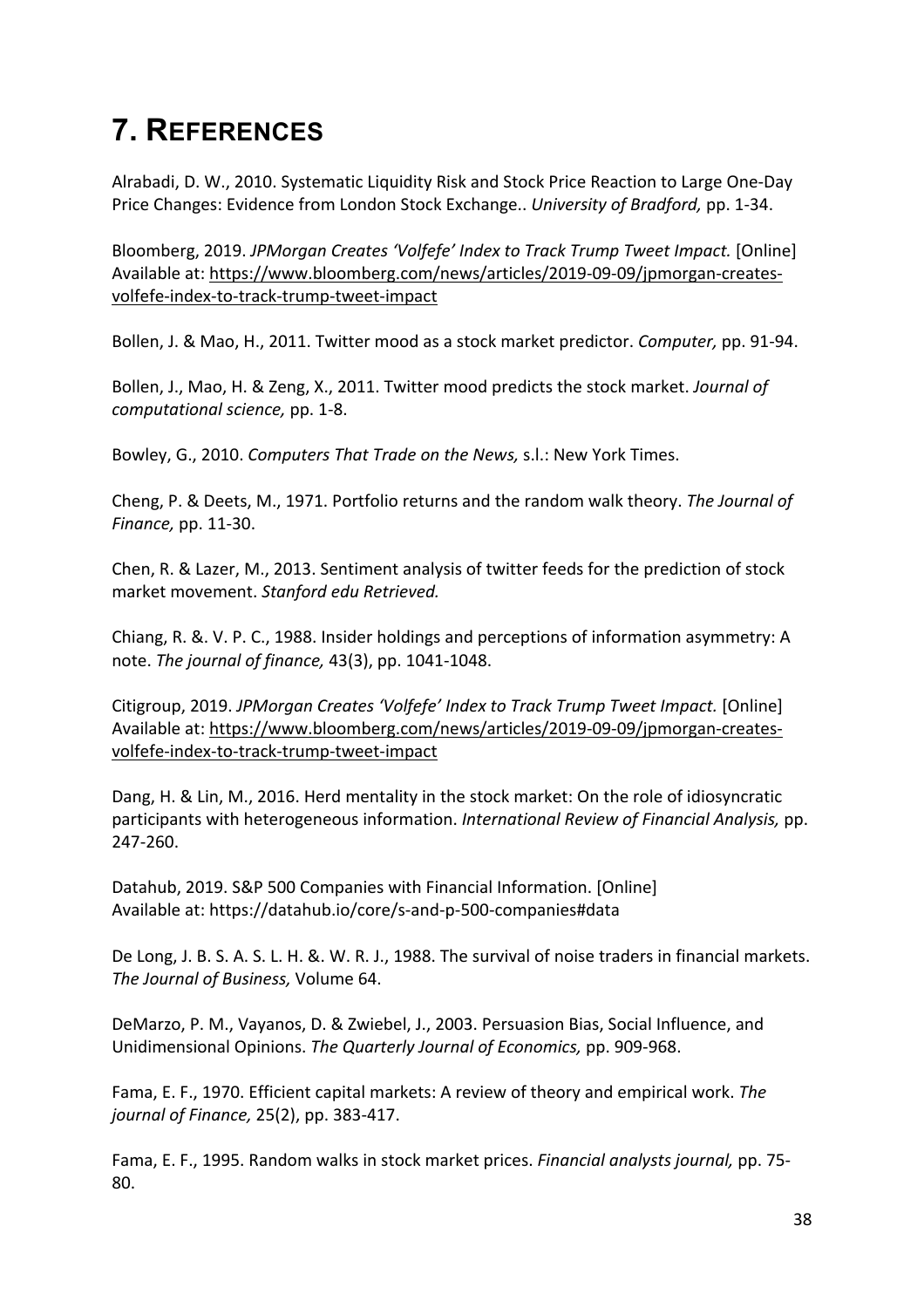Fama, E. F., 1998. Market efficiency, long-term returns, and behavioral finance. *Journal of financial economics,* 49(3), pp. 283-306.

FriendorFollow, 2019. *Twitter: Most Followers.* [Online] Available at: https://friendorfollow.com/twitter/most-followers/ [Accessed 21 November 2019].

Hoffmann, A. P. T. a. P. J., 2015. How investor perceptions drive actual trading and risktaking behavior. *Journal of Behavioral Finance,* 16(1), pp. 94-103.

Horne, J. V. & Parker, G., 1967. The random-walk theory: an empirical test. *Financial Analysts Journal,* pp. 87-92.

Malkiel, B. G., 1989. Efficient market hypothesis. *Finance. Palgrave Macmillan,* pp. 127-134.

Malkiel, B. G., 2003. The efficient market hypothesis and its critics. *Journal of economic perspectives,* pp. 59-82.

MonkeyLearn, 2019. Sentiment Analysis Available at: https://app.monkeylearn.com/main/classifiers/cl\_pi3C7JiL/

Naseer, M. & Tariq, Y. b., 2015. The efficient market hypothesis: A critical review of the literature. *IUP Journal of Financial Risk Management,* pp. 48-63.

Rayarel, K., 2018. *The Impact of Donald Trump's Tweets on Financial Markets.* [Online] Available at: https://www.nottingham.ac.uk/economics/documents/research-first/krishanrayarel.pdf

Rechenthin, M., Street, W. & Srinivasan, P., 2013. Stock chatter: Using stock sentiment to predict price direction. *Algorithmic Finance,* pp. 169-196.

Shantha, K., 2018. Shifts in Herd Mentality of Investors in Uncertain Market Conditions: New Evidence in the Context of a Frontier Stock Market. *Journal of Economics and Behavioral Studies,* pp. 203-219.

Spitzer, F., 2013. Principles of random walk. *Springer Science & Business Media,* Volume 34.

Statista, 2019. *Number of Monthly Active Twitter Users.* [Online] Available at: https://www.statista.com/statistics/282087/number-of-monthly-activetwitter-users/

TIME, 2019. *100- Most Influential People.* [Online] Available at: https://time.com/collection/100-most-influential-people-2019/5567754/donald-trump-3/?fbclid=IwAR14vwViRoz6VL1aOH6aRvF-fB8XedFLUvH-H8qWNo2pbQBYRJbwrPYYdko